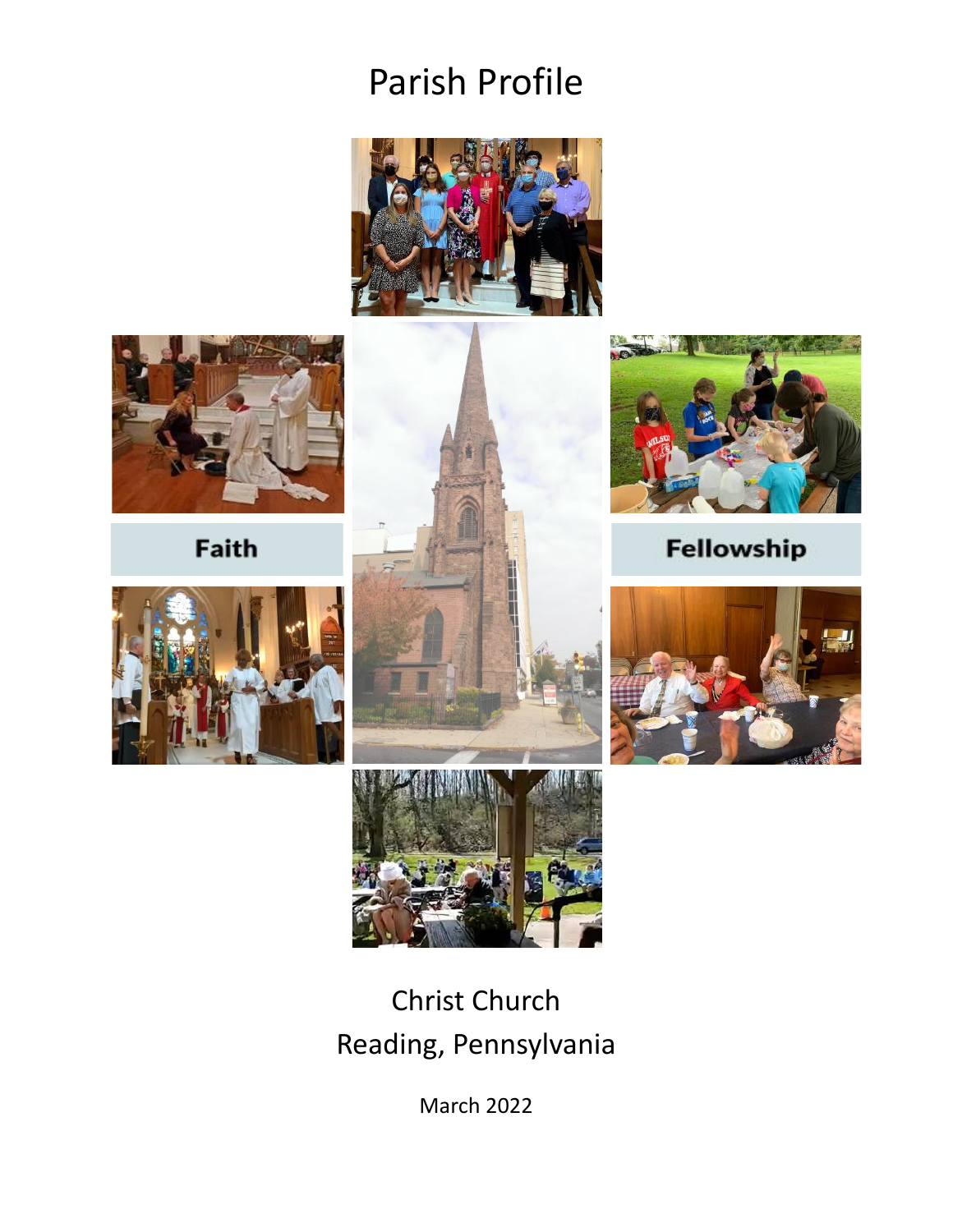#### **A LETTER TO OUR NEW RECTOR**

Sharing God's Love with All. These are the first words you see when looking at our mission statement. Here at Christ Church, we truly believe that all are welcome to share in God's unconditional love. We provide a safe and spiritual home for all seeking comfort, forgiveness, and belonging. We work towards being a better steward of our community as part of our mission.

Christ Church is located within Reading's Callowhill Historic District and just one block away from Penn Street, the epicenter of the City's revitalization efforts. This puts us in a strategic location where we can be a hub of change in our community! We are mere steps from art galleries, concert halls, restaurants, Reading Area Community College (RACC), and our covenant partner, Trinity Lutheran Church. Our newest downtown neighbor, Alvernia University, which is actively developing [Reading CollegeTowne,](https://www.alvernia.edu/about/reading-collegetowne) is a leader in current City revitalization efforts.

In addition to hosting a variety of musical events, we currently offer space to the Veterans Coalition of Pennsylvania and are honored to welcome Narcotics Anonymous, which meets in our Parish Hall. Outside of our walls, we are proud of our lengthy commitment to Opportunity House in providing dinner for their shelter one Saturday a month. We are also rebuilding a relationship with Lauer's Park Elementary School through a Christmas Angel Tree project.



Before you enter the main sanctuary, we hope you will take a look at the incredible exterior architecture of our church, dating back to 1863, though the present church was consecrated back in 1826. Stepping inside, you will be taken aback by the magnificent stained-glass windows, the most impactful of which is the Ascension window positioned above our altar. As you reach the front of the sanctuary, you will see our incredible organ used for Sunday morning service, as well as recitals and various musical offerings throughout the year.

Everything that makes us unique is an opportunity for God to reach others through us, and we pray you will want to be a part of our ministry.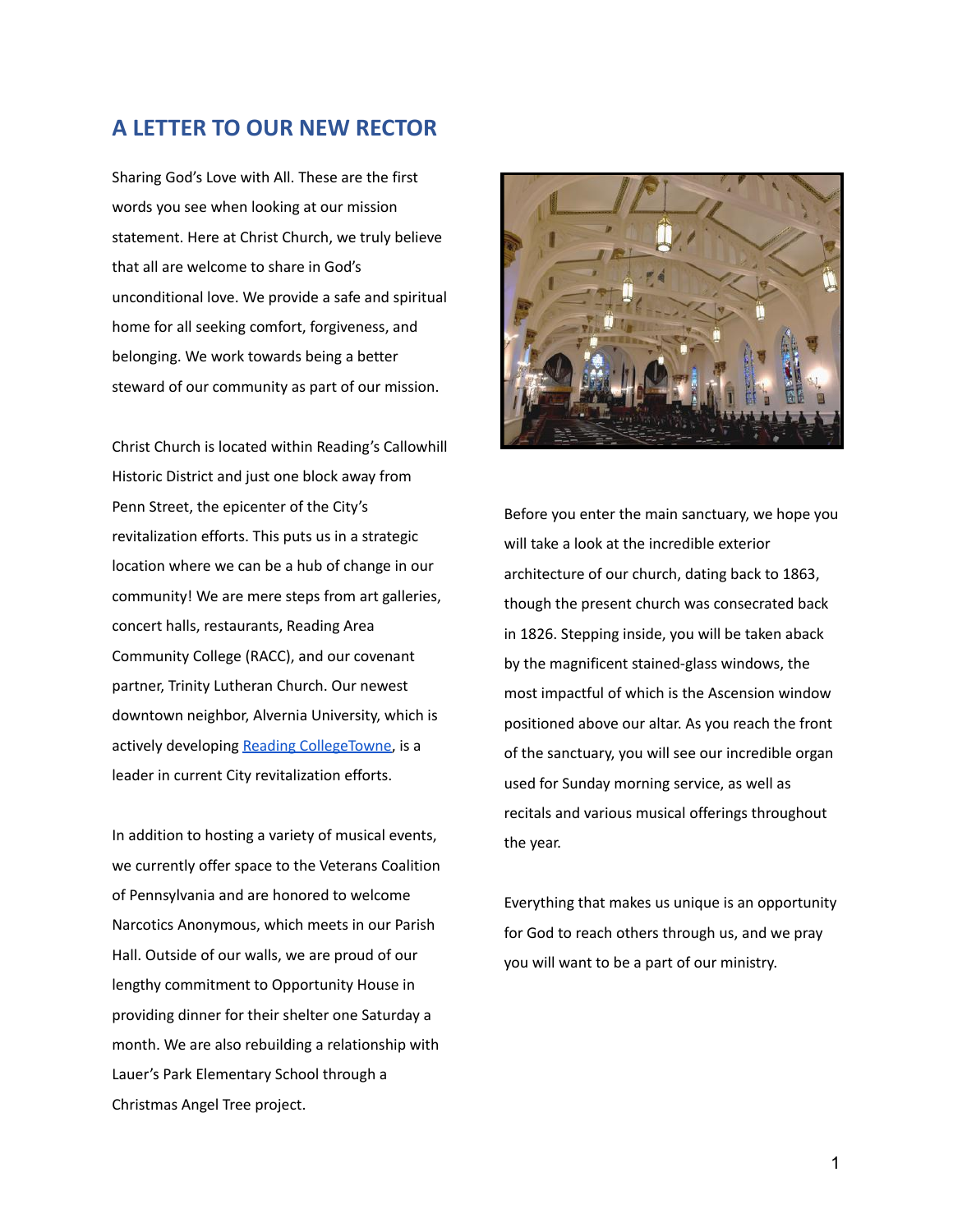#### **CHRIST CHURCH HISTORY**

Christ Church, in Reading, Pennsylvania, was consecrated by Bishop William White on May 10, 1826, but the beginnings of the parish reach back to July 13, 1760, when a small group of Anglican families from Reading and Douglassville addressed an appeal for a priest to "The Society for Propagating the Gospel in Foreign Parts" in London. In 1763, the Rev. Alexander Murray, recognized as our first rector, arrived in Reading to begin his ministry with the oldest English-speaking congregation in the City.

From 1763 through 2021, seventeen clergy have served as rector of Christ Episcopal Church. The overall stability of the church is evidenced by the fact that only five rectors served the parish for a period of 110 years, from 1911 through 2021. Historically, it is also significant to note that from 1871 to 1895, the church served as the Cathedral for the newly created Diocese of Central Pennsylvania. Since 1904, Christ Church has been under the auspices of the Diocese of Bethlehem.

Christ Church sits within the Schuylkill River National and State Heritage area and is immediately adjacent to the Downtown Arts District. Its location is key to Christ Church's role in the growth and revitalization of the City as well as the County of Berks and the quality of life offered to its residents. Consistent with its mission to offer accessible, cross-cultural programs that encourage civic engagement and discourse, Christ Church

welcomes all and remains committed to serving our community and broadening opportunities for outreach and new partnerships.

A more detailed account of our history through 1999 can be found in the attached document "A History of Christ Church" by James K. Wilson, Church Organist and Choir Director. A short history of Christ Church through 1926 as well as various other historical documents can be found in our church library.



# **THE CITY OF READING AND SURROUNDING BERKS COUNTY**

Berks County was settled soon after the beginning of the eighteenth century. The county seat, Reading, was founded in 1748 by the sons of William Penn, who named the city after Reading, England, one of the Penns' ancestral places. Reading has a long history as a home to large industries, from hat making and ironworks to the famous Reading Railroad. In the twentieth century, the area developed a more diverse industrial and commercial base in steel, hosiery,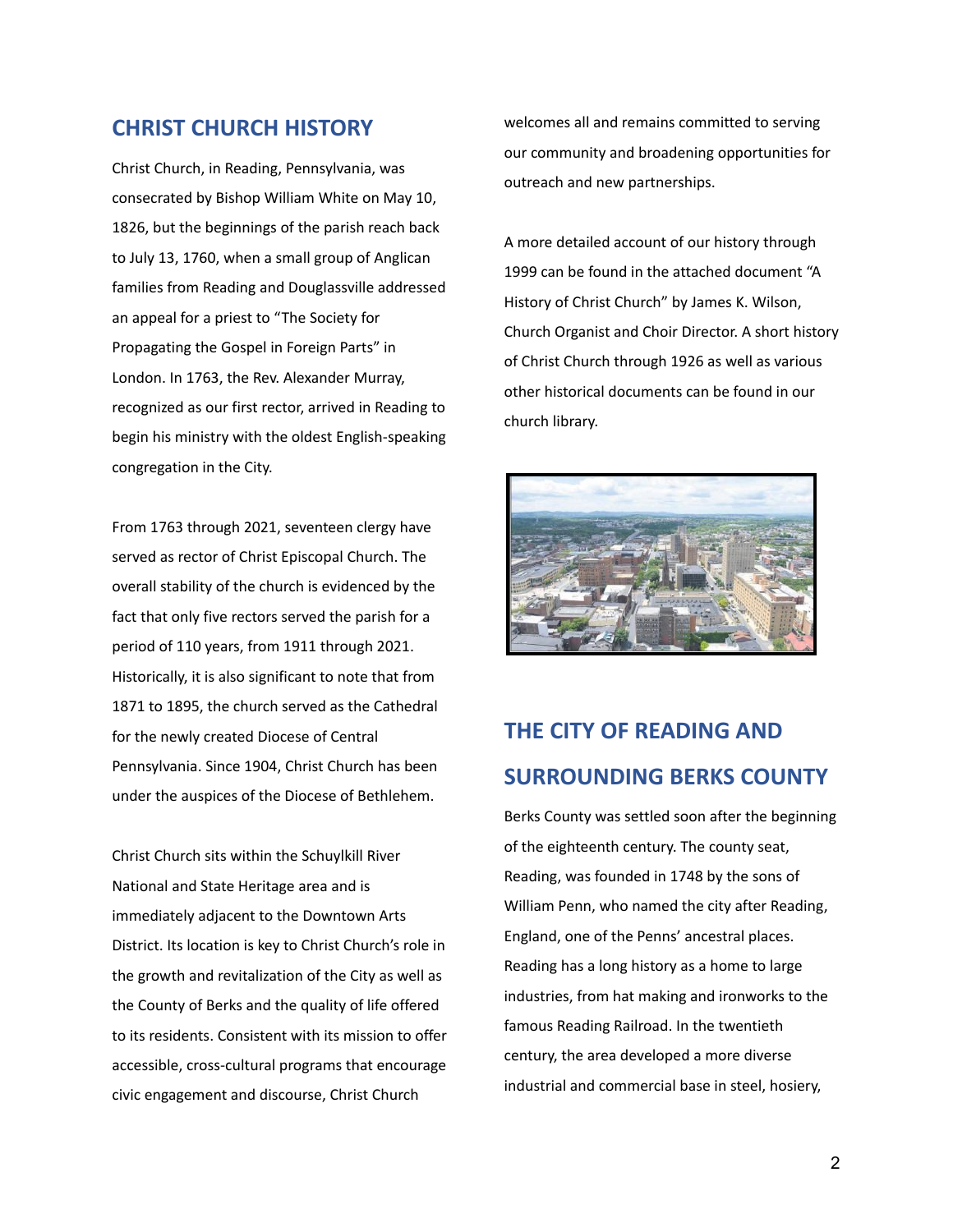financial services, food production, and engineering. By the 1930s, Reading's population had reached nearly 120,000. After WWII, Reading saw an unfortunate downturn in prosperity due to loss of heavy industry and a decline in population. This population decline tapered off by the year 2000 as a result of suburban sprawl and an influx of Hispanic residents from New York City and surrounding areas. The City continued to grow from 2010 to 2020, but it has not yet returned to its pre-WWII population. Current demographic information can be found [here](https://www.census.gov/quickfacts/readingcitypennsylvania).

Reading is now the fourth most populated city in the state, after Philadelphia, Pittsburgh, and Allentown. The County's largest employers include East Penn Manufacturing, Carpenter Steel, Penske Trucking, and Tower Health Reading which recently opened a Medical School in collaboration with Drexel University, Philadelphia. Revitalization of Reading is occurring slowly but surely. The Santander Performing Arts Center [renovated in 2000], Santander Arena [built in 2001], GoggleWorks Center for the Arts [opened in re-purposed factory building in 2005], and DoubleTree Reading by Hilton [built in 2015], are all within blocks of Christ Church. These have all added significantly to Reading's cultural and entertainment offerings.

More recent revitalization efforts include the development of a Strategic Plan with input from more than 200 community members and leaders that will ultimately change the fabric of the City. In 2019, Reading retained Stantec Consulting Services to develop a Strategic Plan for the downtown. Christ Church, which sits within the Central Core of this plan, near the Penn Street corridor, plays an important role in this process. For more information on this plan [click here.](https://www.scribd.com/document/527181993/Stantec-Berks-Community-Forum-237-21-v1-21-Final#download&from_embed)

#### **WORSHIP AND MUSIC MINISTRY**

Worship is central to everything we do at Christ Church. Three services are offered each Sunday: 8:00 a.m. Spoken Eucharist; 10:30 a.m. Choral Eucharist; and 9:00 a.m. Rise and Shine Eucharist for families with young children. Rise and Shine, which is currently held in the Chapel, provides a comfortable, casual space for families, including grandparents, to participate in the Eucharist, with children providing the music.



Our Saturday evening Spanish service to welcome and connect with members of our growing Hispanic community is currently suspended, but it is our intent to bring it back in the near future.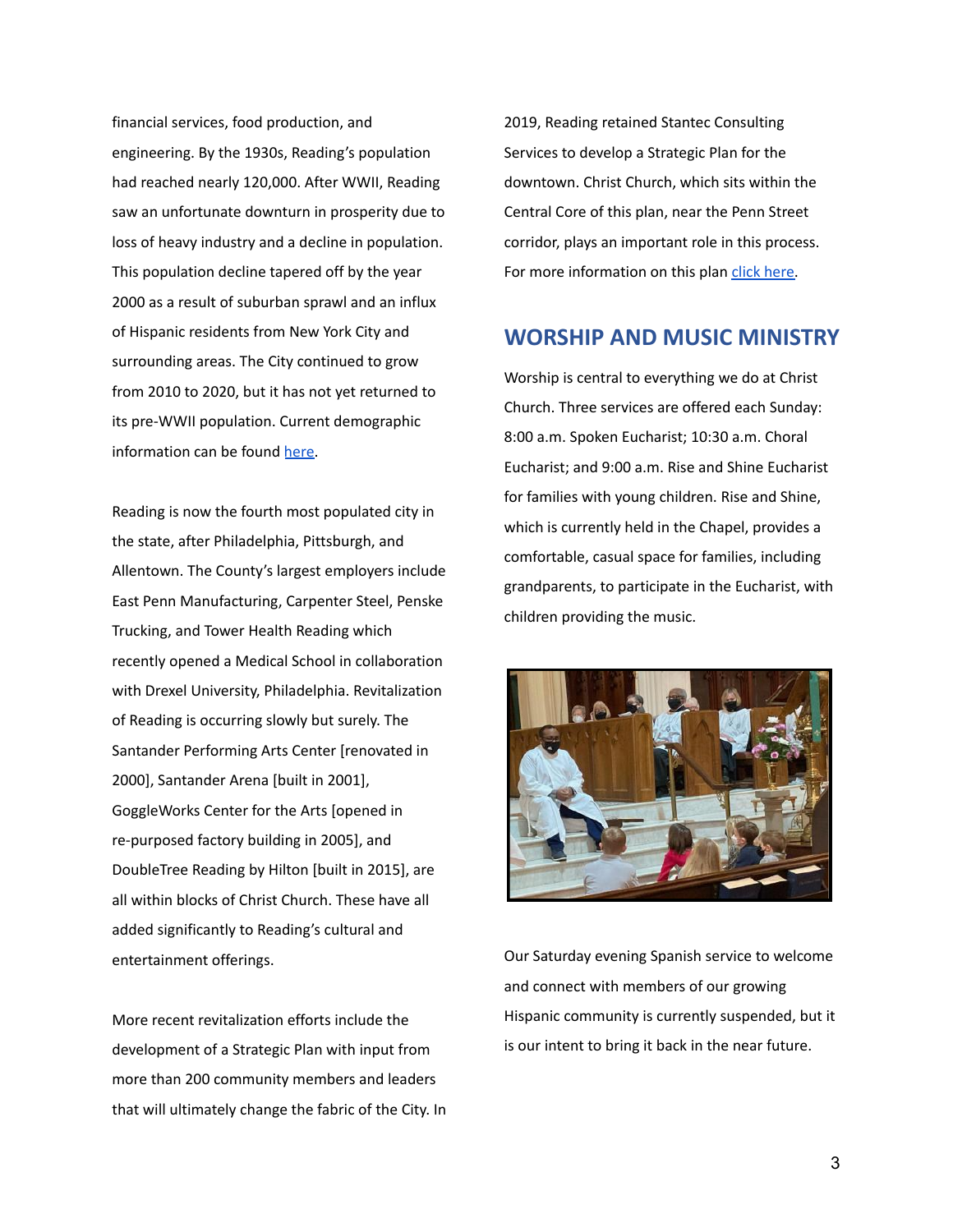Music has long been an integral part of our worship and ministries at Christ Church. We are blessed that our music ministry is still part of our annual budget. The church's excellent acoustics and its pipe organ, piano, chimes, and choir greatly enhance our worship services. Our sanctuary is a sought-after performance space for both church and community events, which have included organ recitals, musical concerts, plays, and poetry readings often featuring professionals as well as talented local artists and students. Originally built in 1864, the organ at Christ Church was one of the first pipe organs in Reading. This magnificent instrument, long recognized as one of the best in the area, has been restored, rebuilt, and modified over the years and is meticulously maintained. The Christ Church "chime" of bells was cast in Troy, New York, and installed in its tower in 1874. It has served as a call to noonday Eucharist as well as a call to mindfulness for the people of downtown Reading as they go about their daily business for nearly 150 years.



Likewise, the choir at Christ Church has a long history. Our earliest records of a Children's Choir and Adult Choir date back to 1865. From the 1920s to the 1970s, a renowned Men and Boys Choir provided music education to scores of young men and boys. During the 1950s, the Women's Choir supplemented the men and boys' choral ministry. When the Men and Boys Choir disbanded, an Adult Choir made up of both men and women and a Children's Choir began praising God through music. Dwindling participation ended the Children's Choir in the late 1990s, but children and youth continue to sing during Church services as part of their Sunday School activities. From the early 1980s through the late 1990s, a multi-generational Handbell Choir played during Christmas Eve, Easter, and special services throughout the year.

Today, our Adult Choir faithfully sings during the Sunday, 10:30 a.m. Choral Eucharist. During the summer months, musicians from the church and community share their talents during this service.

#### **SPIRITUALITY AND MINISTRIES**

Christ Church is committed to "sharing God's love with all" as we walk the way of Christ towards union with God and God's creation. We provide spiritual space, strength, and support for each other as we experience God's love through fellowship, Eucharistic worship, healing, contemplative prayer, faithful stewardship, and loving service.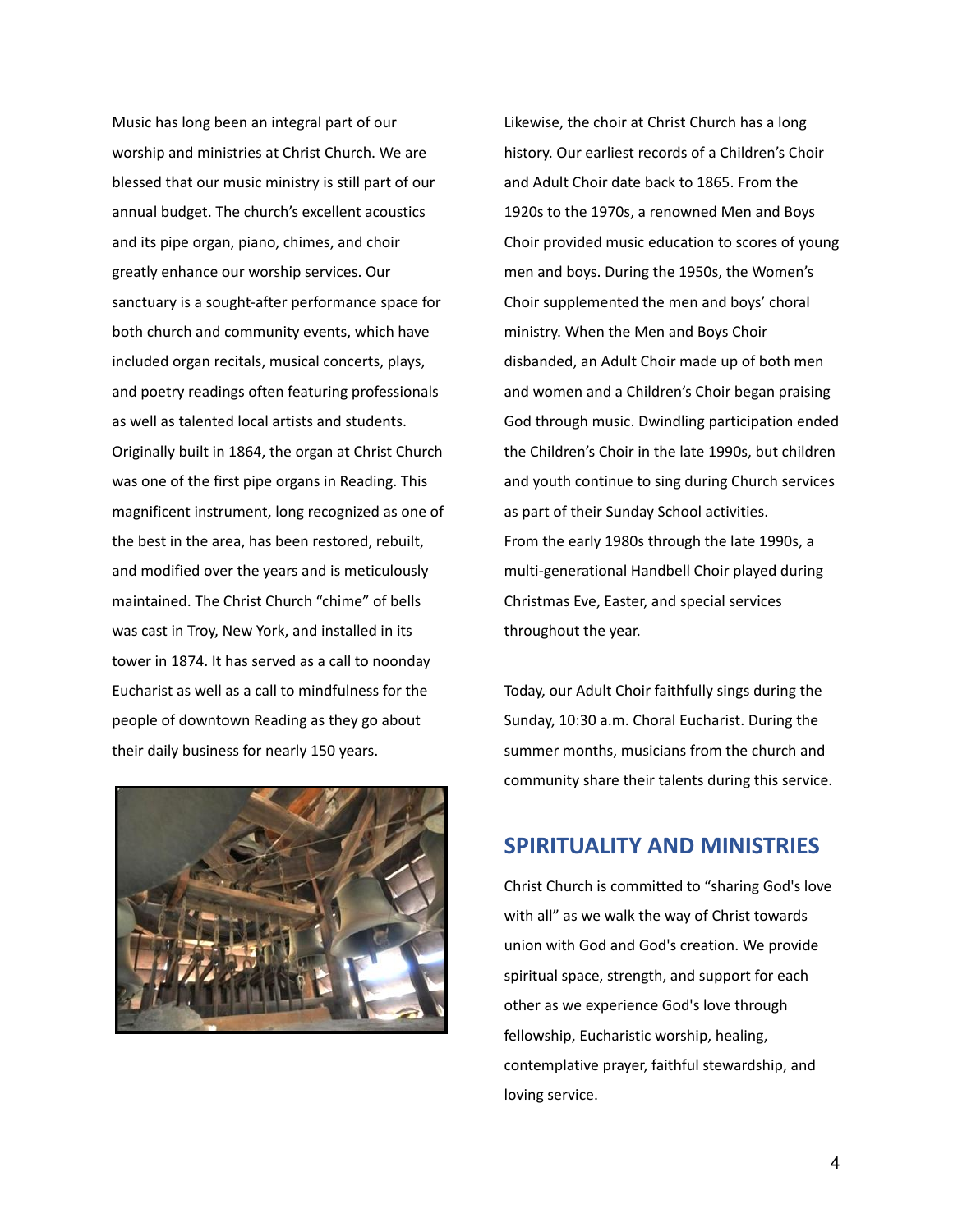We continually seek to transform ourselves, and the surrounding community, by moving ever closer to God from wherever we may be along our spiritual journey. To fulfill this mission, lay persons and clergy work together to develop programs that enhance spiritual development.

Education for Ministry (EfM): Between 1980 and 2015, Christ Church offered several EfM courses.

Center for Spirituality and Healing: In the mid-1990s, Christ Church developed the Center for Spirituality and Healing to nurture spiritual growth. Some of the programs offered by the Center have included a labyrinth walk, a series called "Unbinding the Gospel," Stephens Ministry, and a number of Saturday afternoon spirituality workshops which were open to the community.

This past year, our spiritual ministries responded swiftly and compassionately to the extraordinary needs that arose during the Covid-19 pandemic. For example, our Daughters of the King and Healing Team answered hundreds of prayer requests which our Deacon had forwarded to them through email. The magnitude and impact of these ministries are immeasurable.

Daughters of the King (DOK): The Christus Chapter of the DOK is active at Christ Church. Its mission is Prayer, Service and Evangelism, and to provide ongoing support for the rector. DOK receives prayer requests and prays for those in need.

Healing Team: The Healing Team is composed of two separate groups: healers and pray-ers. On the third Sunday of the month, healers listen to personal requests at the Baptismal Font, while pray-ers offer comfort and support from the pews.



The Pastoral Care Task Force: Just prior to our rector's leaving, we developed The Pastoral Care Task Force to support the Senior Warden during his expanded role until our Interim Rector arrived. Under Lay Leadership, this group was primarily composed of past senior wardens and those with experience in pastoral care. The group kept track of people who were ill, in the hospital, or needed special attention. Task Force members visited, called, prayed, and were creative and supportive in their attentiveness to requests for these prayers and visits.

No One Dies Alone program (NODA): A small group met over the course of 2021 to support the chaplains at the Reading Hospital who were dealing with a magnitude of Covid concerns. Specifically, the head chaplain requested help with the NODA program, which could no longer be in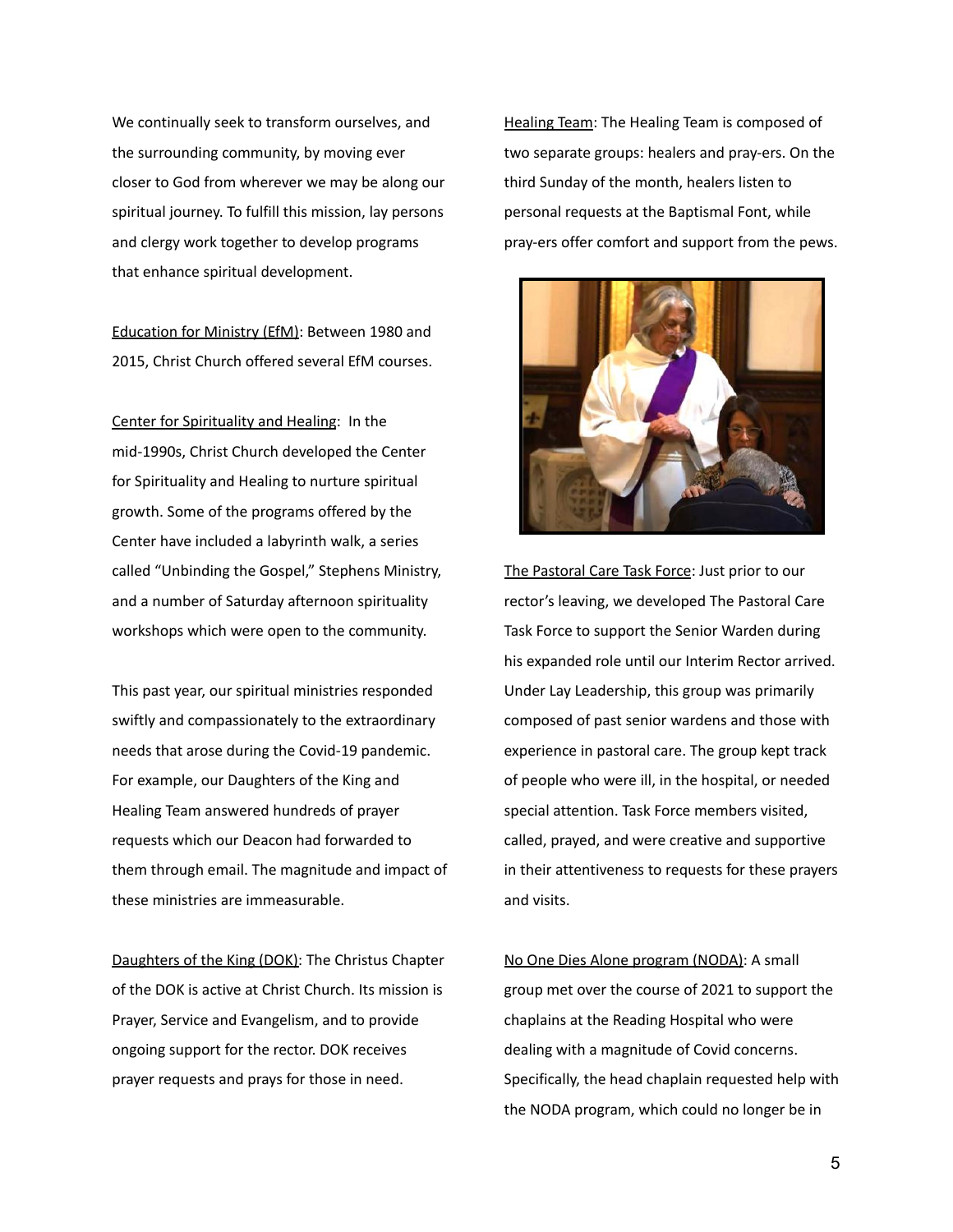person. Protocols eliminated or reduced visitations at the hospital, but telephone contact remained an option. Volunteers shared and grew in evaluating their own hopes, fears, and dreams at the time of death. They adapted prayers from the Book of Common Prayer to be very "open" to all; and one member beautifully re-wrote the 23rd Psalm. The fruits of these labors are now being considered in the hospital's development of a Spiritual Companion program.

Centering Prayer: Centering Prayer is offered for embodiment and chant, scripture, poetry and other inspired words, and twenty minutes of shared silence. Currently lay-led, this ministry is offered to Christ Church parishioners and members of the community.

Bible Study: The Bible Study group meets each week, and book discussion groups meet periodically based on congregational interest.

Morning Prayer: A Lay-led, Morning Prayer service is offered each Thursday morning. In good weather, the service is held at Red Bridge Recreation Area on the Tulpehocken Creek. During inclement weather, it is held in the sanctuary.

Sacred Ground: We are currently offering the Sacred Ground dialogue series, a film and book study on race, grounded in faith.

Evensong Music Services: Now in its seventh year, these Saturday evening services feature the music of pop artists ranging from the Beatles to Bob Marley. With music led by David Cullen, a Grammy Award Winner for Best Pop Instrumental Recording, this service provides spiritual opportunities for all.



Celtic Service: A Celtic Service, held annually near St. Patrick's Day, offers healing prayers and features local musicians.

Kristallnacht: On November 9, Christ Church and Reform Congregation Oheb Sholom come together in remembrance of this tragic day. This profoundly moving service, which has been held annually since 1994, is well attended and holds great significance to our community.

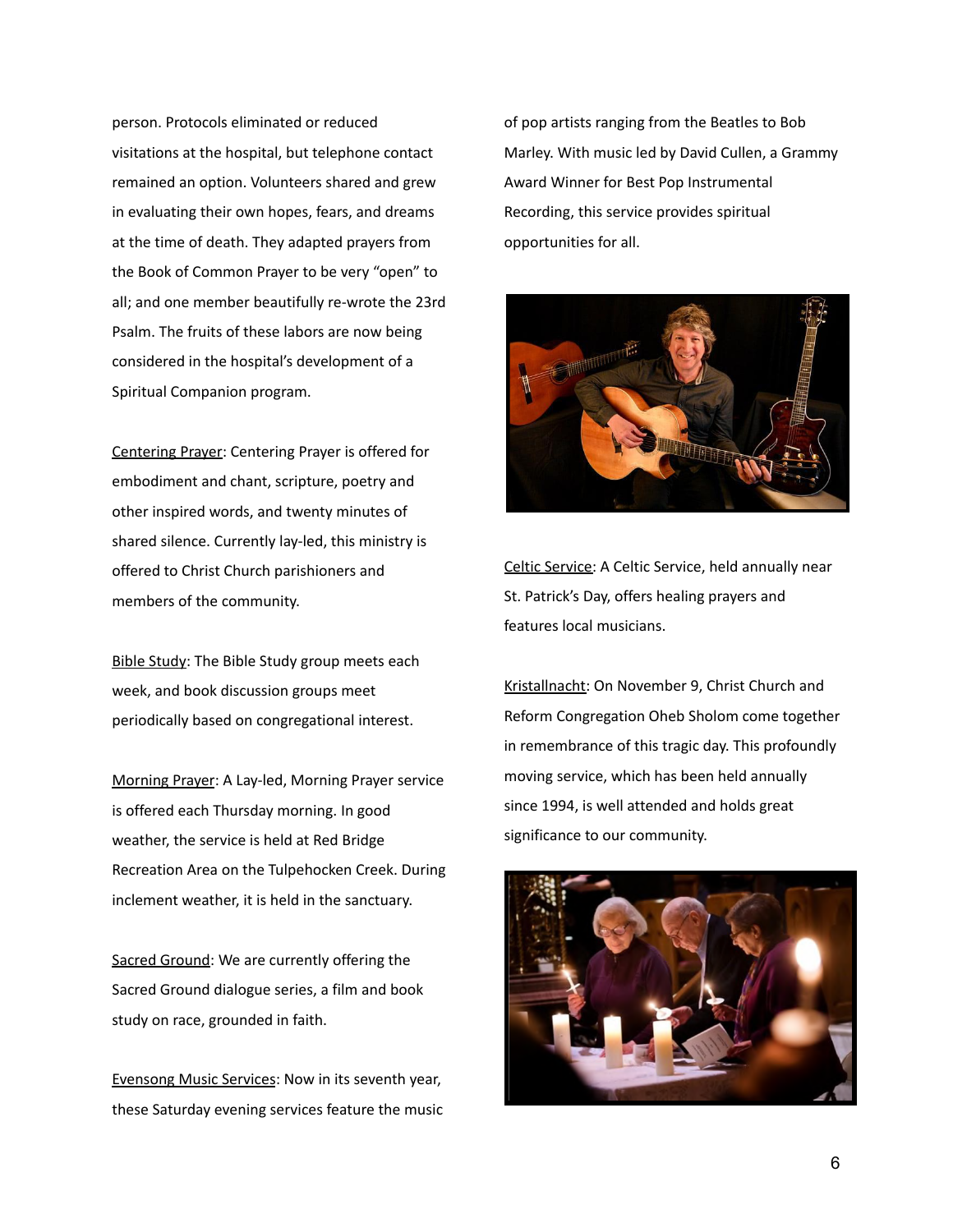Remembrance Service [Blue Christmas]: Held near the Winter Solstice, this annual service provides comforting worship for those experiencing loss and challenges during the holidays.



Covenant with Trinity Lutheran Church: In the 1980s, our parish accepted the national call to spiritual leadership when leaders of the Episcopal and Lutheran churches sought support for the denominations' new inter-communion status. Our parish looked immediately to its downtown Reading neighbor, historic Trinity Lutheran Church, with which it already had a long-standing relationship. On May 5, 1985, Christ Church and Trinity signed a covenant, which has brought the parishes closer together through meaningful worship, retreats, and programs. This vibrant relationship continues today.

#### **CHRISTIAN EDUCATION**

Sunday School: The Christ Church Sunday School program takes place after the Sunday morning Rise and Shine service. It offers programs and activities for children ages 3 through teens. We

believe that God is love and this tenet is the center of our Christian Education program. Our children are provided with opportunities to deepen their understanding of God's Love and what it means to share that love with others. We use a variety of curricula including *Catechesis of the Good Shepherd*, *Building Faith Brick by Brick*, and *A Joyful Path*. The children present an annual Christmas Pageant that is well received by parishioners, families, and the community.



Youth Group: Although the Christ Church Youth Group is not currently active, we look forward to renewing this ministry as the children from our Rise and Shine service grow in the church. Previously, under the guidance of adult leaders, young adult members were encouraged to become involved in the church and the world as ambassadors for Christ.

Through pilgrimages, our young adults learned more about themselves while continuing to deepen their relationship with God. These pilgrimages included Quebec and Montreal in 2011 and Trinidad and Tobago in 2015. A mission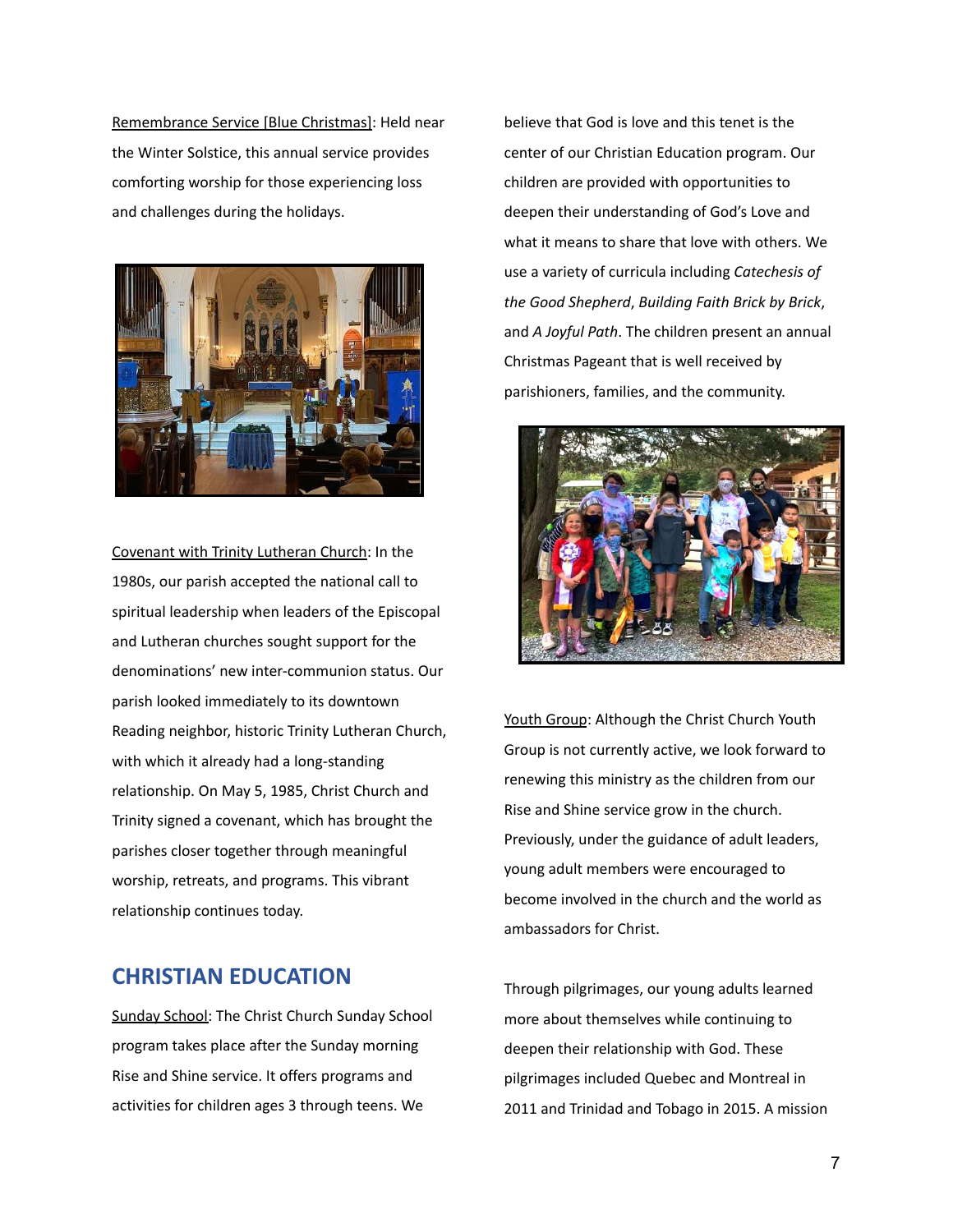trip in 2004 took the youth to Charleston, West Virginia, where they helped build the first Habitat for Humanity Community in the state. In 2005, the Youth Group participated in a mission trip to the Navajo Land Reservation in Farmington, New Mexico, to help with Vacation Bible School. Families have expressed interest in both local and national mission projects, so this is a future project we would like to revive with the support of our new rector.

Adult Forum: Prior to the pandemic, Adult Forum was led by clergy and laity on Sunday mornings between the 8:00 a.m. and 10:30 a.m. services. It included wide-ranging topics such as current events, church missionary work, and health.

### **COMMITMENT TO OUR**

#### **COMMUNITY**

Located in the heart of the City of Reading, Christ Church is well positioned to serve the needs of those less fortunate and to partner with other local churches and community non-profit organizations to effect positive change. Indeed, Christ Church has played a seminal role in many of the City's social services and support programs.

Episcopal House: Christ Church significantly lessened the burden on Reading's aging population in the 1960s, when it assumed a 40-year mortgage which, along with federal financing, funded the construction of low-cost housing for the City's senior citizens. Episcopal House opened in 1968 under the guidance of Bishop Lloyd Gressle. Christ Church members remained actively involved and held positions on the Board of Directors of Episcopal House until its sale in 2013.

Reading Urban Ministry (RUM): From approximately 1983 to 1988, Christ Church provided office space to RUM, a coalition of inner-city churches.

Helping Harvest: RUM, while using space at Christ Church, was instrumental in starting Helping Harvest. Today, Helping Harvest collects, purchases, stores, and distributes over seven million pounds of food annually to the more than 320 programs which feed the hungry in both Berks and Schuylkill Counties. [Helpingharvest.org](https://helpingharvest.org/)



Opportunity House: In 1984, historic Trinity Lutheran Church, a neighbor in downtown Reading, donated funds to construct shower and bathroom facilities in the Christ Church basement. This renovated, safe space, which became Reading Emergency Shelter, is an excellent example of our commitment and ability to partner with other churches. Today, that shelter – now known as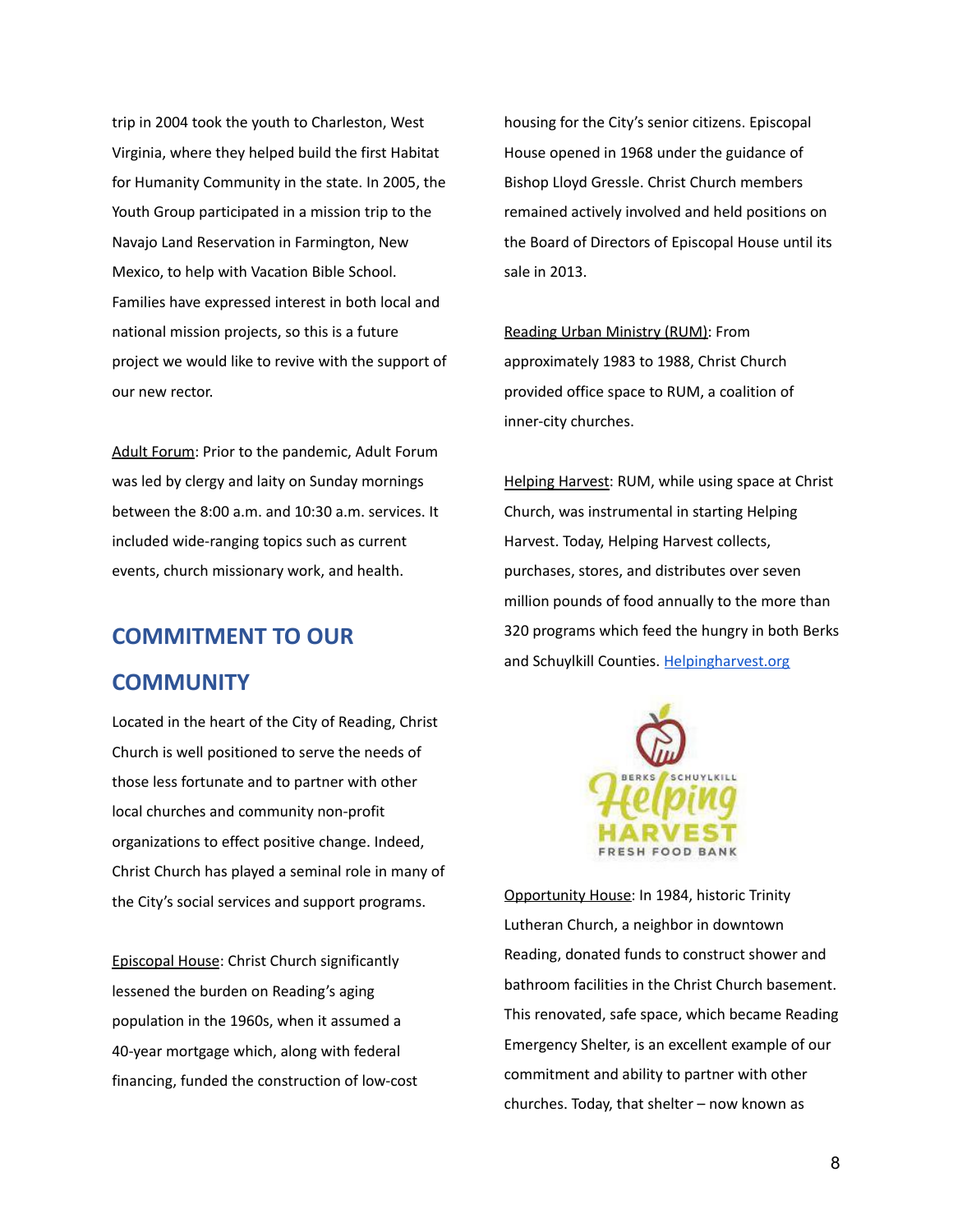Opportunity House – is an independent, 24-hour multi-service facility that improves the quality of life for men, women and children who lack shelter. We continue to support Opportunity House in its current location. On the second Saturday of each month, a different church ministry or group takes responsibility for providing and delivering dinner. [opphouse.org](https://opphouse.org/)



SPARK (Supporting Parents, Activities, and Resources for Kids): SPARK provided resources for parents as they navigated solutions for family medical, educational, and social needs. SPARK provided educational activities, books, and a safe place for children (infancy through preschool) year-round, with school-aged children joining during the summer. Twenty-five to thirty families met weekly. Participants received a substantial breakfast at each session, selected food from a food pantry once per week, and, through a partnership with Alvernia University, received Thanksgiving dinners. Several SPARK families subsequently joined the church. The SPARK program continued through 2017.

Reading Choral Society (RCS): RCS is one of the oldest choral organizations in the United States. It has an auditioned-based membership and presents concerts that are open to the public. For decades prior to Covid-19, RCS rehearsed and frequently presented concerts at Christ Church.

Coffee House: In November 2019, Christ Church piloted a free, open to the public evening coffee house where folks could either sing, play an instrument, or recite a poem. The performers were thankful for this opportunity and attendance exceeded expectations. We plan to resume this program one Saturday each month after Covid restrictions are lifted.

Narcotics Anonymous (NA): A free, open twelve-step program, NA currently operates out of Christ Church, with eight meetings per week throughout the year, including Christmas and New Year's Day.

Veterans Coalition of PA (VCOP): VCOP is a volunteer organization which serves disadvantaged veterans. Each month, two Stand Down events are held, one in Reading and one in Pottstown. During these events, non-perishable food, new clothing items, pet food, referral services, and a hot meal are offered. No one is turned away. When an area in the Parish House became vacant in 2021, Christ Church invited VCOP to store their items on the premises, at no cost. In addition to providing storage space, Christ Church continues to support VCOP through the 2021 Thanksgiving In-gathering and on-going contributions of food and clothing.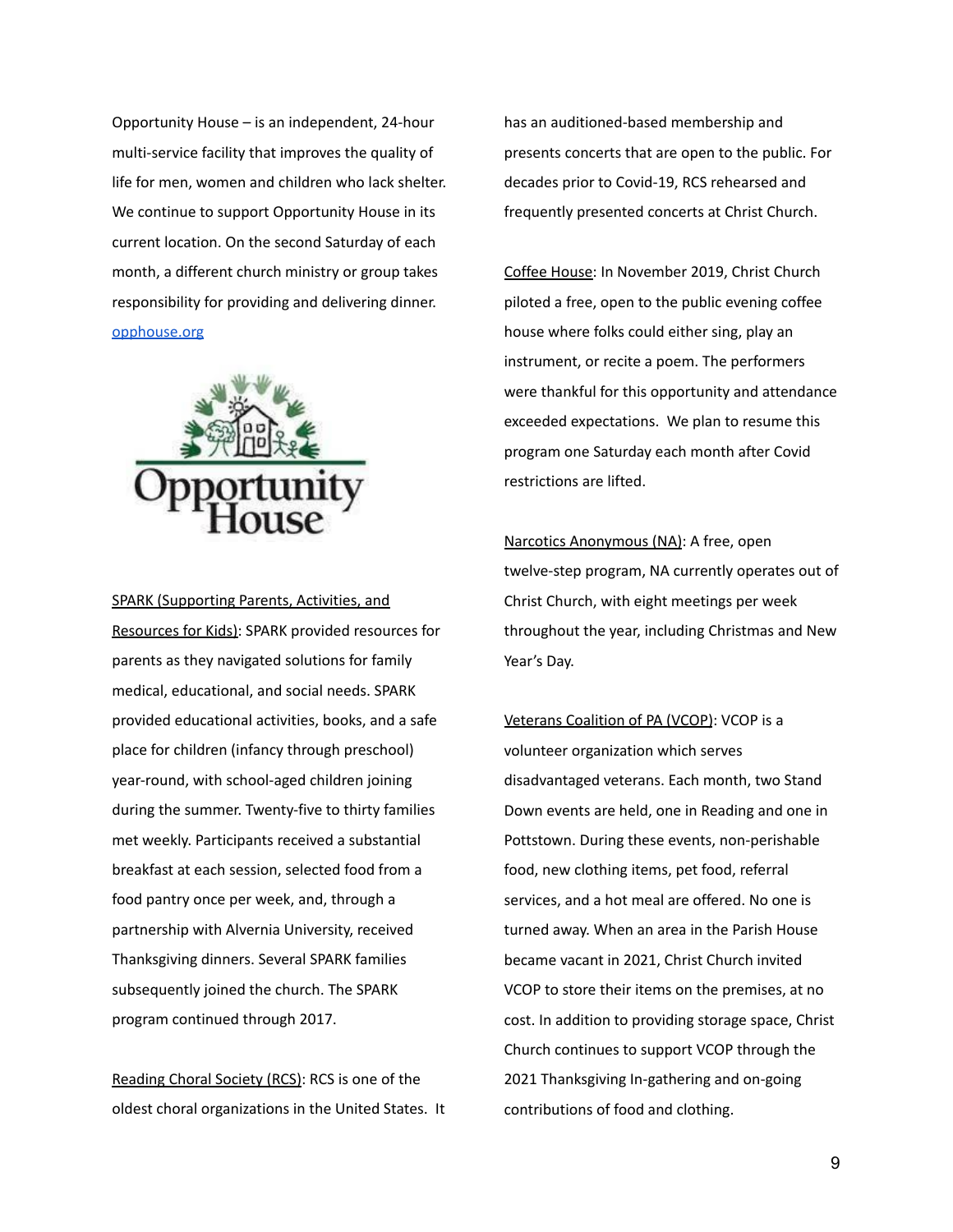Lauer's Park Elementary School: This past December, we provided Christmas gifts for 27 students through our Angel Tree project! We also have a Joyful Noise collection once a month which will help to fund their new playground.



Fall Festival of the Arts [FFA]: Founded in 1985 as an expression of the covenant between Christ Church and Trinity Lutheran Church, the annual FFA has included art shows, theater productions, poetry readings by Reading High School students, organ concerts, music concerts, and workshops. Although FFA has been separately incorporated since 2016, each church continues to host one or more events and provide funding, technical, and volunteer support each year.



Centro Hispano of Reading and Berks county, PA: We were given the opportunity of temporarily housing Casa de la Amistad, a community center for aging adults, while their permanent space is renovated. While this program is only temporary, we have already begun discussions of different ways we can continue to work together for the betterment of our entire community.

# **HISTORIC SIGNIFICANCE AND PRESERVATION OF CHRIST CHURCH**

Christ Church is located in the heart of Reading's Callowhill Historic District which was evaluated by the Keeper of the National Register to certify that it met National Register criteria in 1979. Founded in 1762, Christ Church was built between 1825-26 and many of its Neo-Gothic elements were added during a major renovation in 1847. The façade, bell tower, and spire were constructed in 1863 by Edward Tuckerman Potter, an American architect also known for designing the Mark Twain House in Hartford, Connecticut, and Nott Memorial Hall at Union College, both of which are also National Historic Landmarks. Potter claimed that he modeled Christ Church after Trinity Church in New York City, which was designed by his mentor, the famous architect Richard Upjohn.

Our stone spire stands nearly 200 feet tall, and even today is a prominent feature of the Reading skyline. The masonry of the bell tower and spire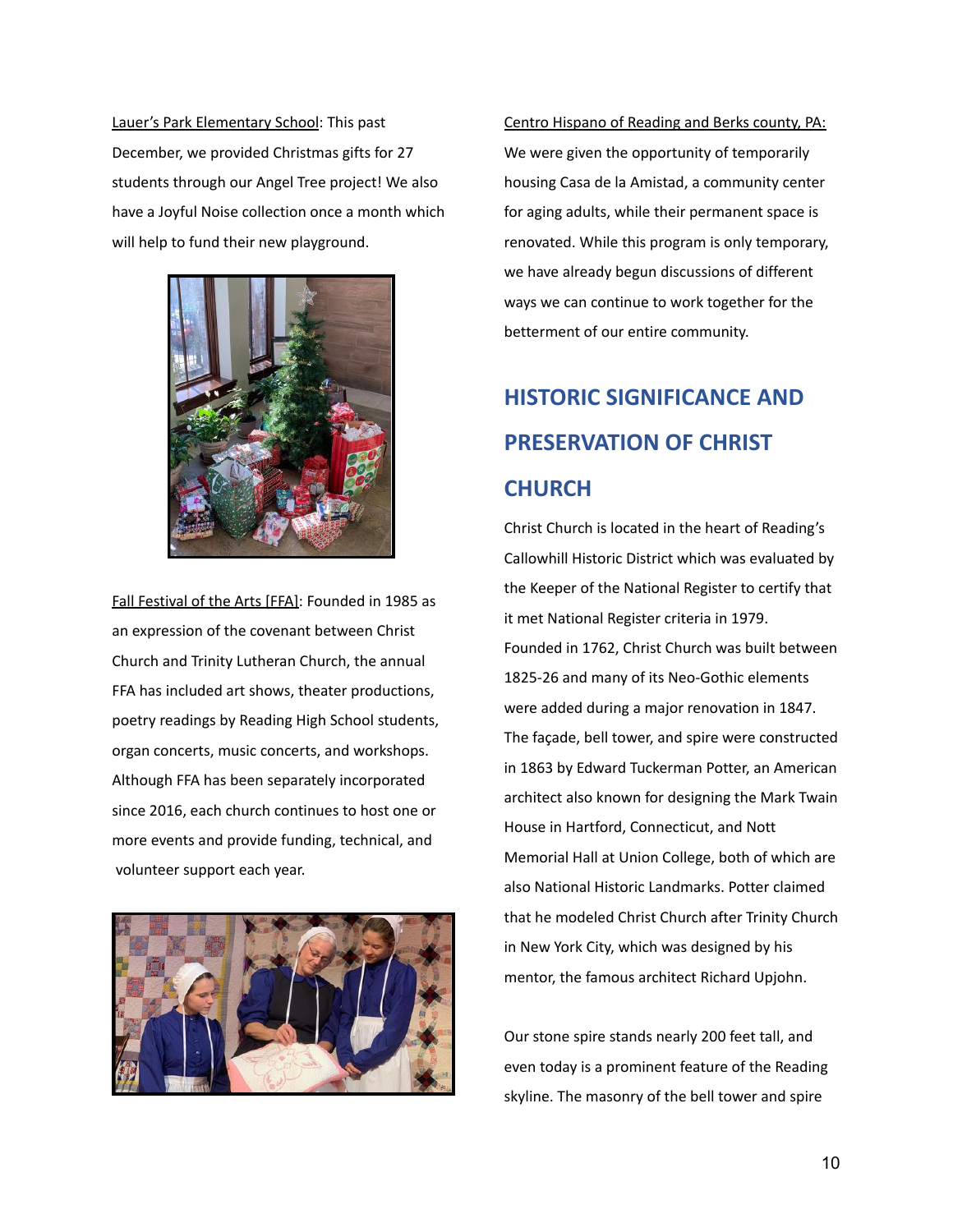and its beautiful interior now need repair to preserve this historic treasure for many more years of useful service.

In 2021, with construction grant assistance from the Pennsylvania State Historic Preservation Office and approval of the Historic Architectural Review Board of Reading, Christ Church undertook repairs to the buttress walls on the north and south sides of the main entrance and bell tower. Deterioration of these walls had allowed storm water into the wall cavities compromising the stability of the historic steeple and damaging the interior plaster. Restoration Artisans, LLC was contracted to assess and make the necessary repairs to these walls, as well as repair or replace any visibly broken stones and repoint the brownstone. This buttress work was completed in 2021.



We are unwavering in our commitment to the stewardship of this historic church and to expanding its services to the community. This

requires preserving the church in all aspects: structurally, environmentally, and aesthetically for future generations to use. To do so, it is critical that we develop a reasonable and sustainable long-term preservation plan. We are, therefore, currently soliciting bids from architectural firms with experience in historic structures to assess the structural soundness, limitations, and needs of the historic structure. This assessment will help us identify the overall cost needed to preserve our historic Church.

A [Feasibility Study](https://drive.google.com/file/d/1JuAV9dVaU5Fa0o9rygJjybzQPawc5gwc/view?usp=sharing) completed in 2021 by Partners for Sacred Places (Partners) confirmed our ability and capacity to raise significant funding toward that end which may move us toward a Capital Campaign as we near our Bicentennial celebration. [Partners for Sacred Places](https://sacredplaces.org/)

# **PARISH HOUSE AND BUILDING ADDITIONS**

The construction of a Parish House began in Fall 1957, and the final dedication was held on March 1, 1959. This three-storied addition houses church offices, classrooms, a 300-seat fellowship hall with stage, kitchen, nursery, restrooms, a small Chapel, and a basement with a boiler room. A later renovation of the second-floor classrooms created a stunning stained-glass atrium [below] for our children and youth.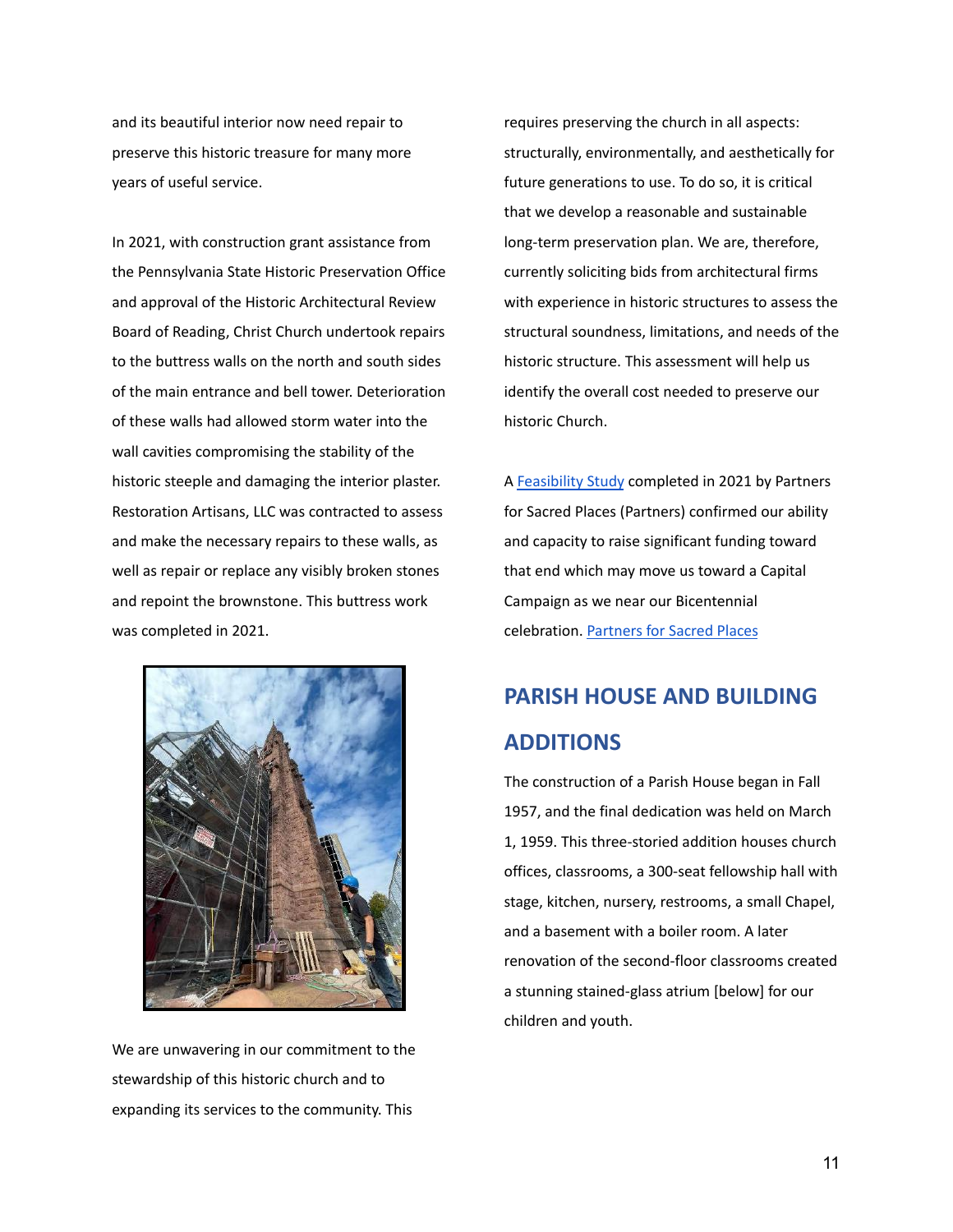

The construction and dedication in 2003 of an addition connecting the Parish House and historic Church added an elevator and foyer, thus making the entire facility accessible. Great care was taken to integrate the gothic elements of the historic structure with the new addition as well as to enhance the predominant Victorian architecture of the surrounding City.

### **RECENT CAPITAL**

### **IMPROVEMENT**

In addition to the restoration of the buttress walls, Christ Church completed two major renovation and restoration projects in 2020-21:

The first project was the replacement of the Parish House roof and flashings. Leaking and outmoded skylights were removed and covered over.

The second project was the replacement of all 55 windows in the Parish House. The original single

pane, steel frame windows installed in 1957 were not energy efficient and were becoming increasingly more difficult to maintain. A mini-split AC system was installed in previously unairconditioned rooms in the Parish House.



In addition to these projects, a new water heater and two new boilers were installed in 2018.

We continue our work in preserving our historic Church and its Bell Tower and Spire which has graced the City skyline for nearly 160 years. [See "Our Vision of the Future" below]

#### **CHRIST CHURCH TODAY**

This beautiful and historic church remains a stunning City landmark. Christ Church currently has 140 parishioners on its roles. With Covid-19, Sunday in-person attendance has understandably declined. Today, an average in-person attendance for all three services is 75. Fortunately, our live stream service has greatly expanded with viewers reaching beyond the City and County of Berks. The three Sunday morning services along with our monthly Saturday services with David Cullen are all livestreamed on Facebook. During the week there are Centering Prayer sessions via Zoom on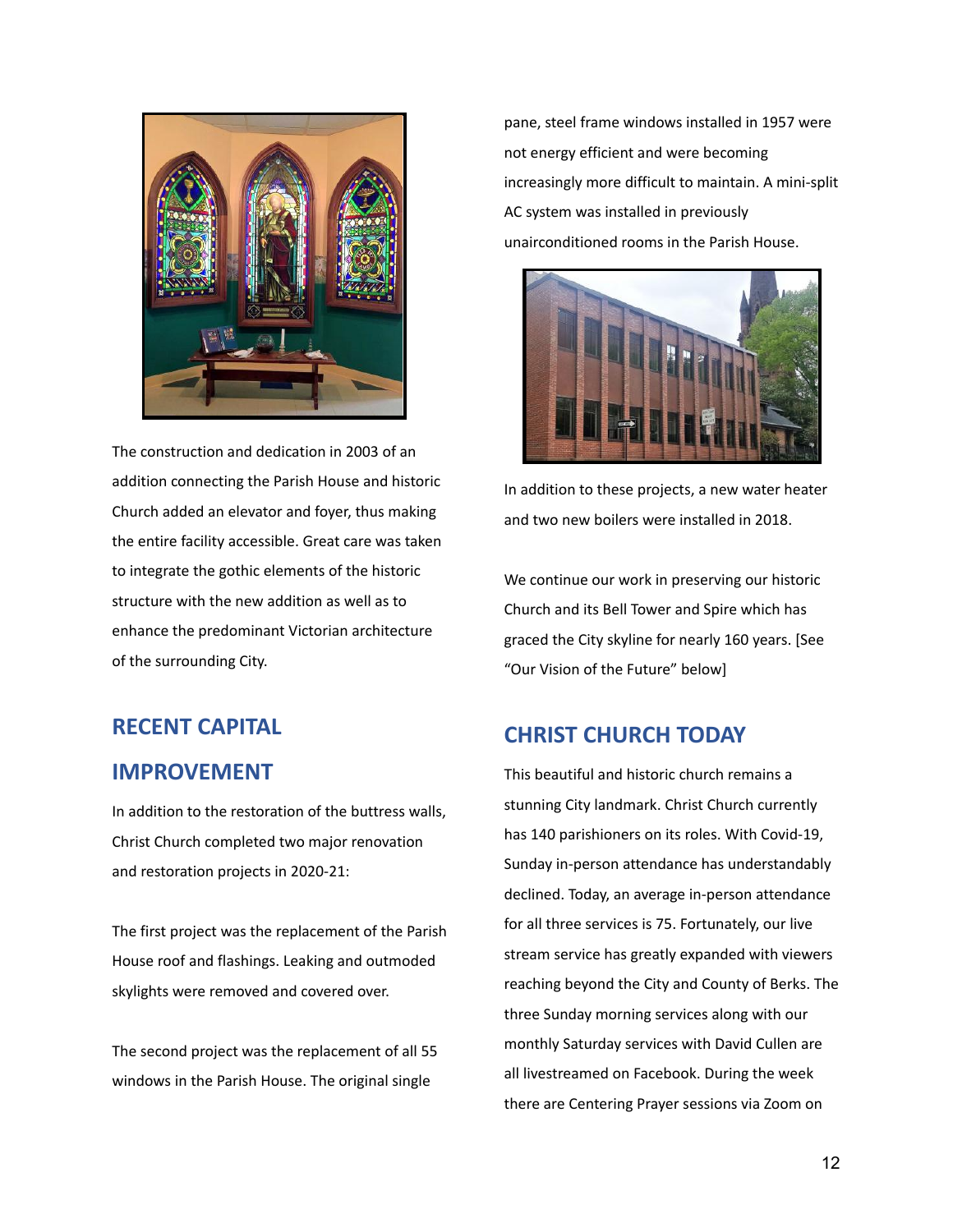Tuesdays and Thursdays at 9:00 a.m., Bible Study via Zoom on Wednesdays at 8:00 a.m., and Morning Prayer on Thursdays at 11:00 a.m.

Worship: During the pandemic, our faithful staff and volunteer members have provided the necessary components of our worship opportunities. After months of virtual worship, we moved our Sunday worship outdoors on Easter Sunday of 2021. We continued outdoor worship for three more weeks until we could return to our beautiful Sanctuary, following safety protocols.

Eucharist Ministry: Prior to Covid-19, Lay Eucharistic ministers delivered the Eucharist to homebound and hospitalized congregants.

Altar Guild: The Altar Guild sets the altar for our weekly services, as well as baptisms, funerals, and weddings. The Altar Guild has four teams, each serving one week a month. During the past two years, the Altar Guild has been especially busy following ever-changing Covid-19 protocols aimed at keeping the congregation as safe as possible.

Lectors/Ushers/Greeters: Adult volunteers for these ministries serve during the 8 a.m. Spoken Eucharist and 10:30 a.m. Choral Eucharist each Sunday morning.

Chalice Bearers: Prior to Covid-19, adult lay ministers served as Chalice Bearers during the 8:00 a.m. Spoken Eucharist and 10:30 a.m. Choral Eucharist each Sunday morning.

Acolytes: Prior to Covid-19, school age children through young adults, served during the 10:30 a.m. Choral Eucharist each Sunday morning.



Outreach/Inreach: With a mission "to recognize all of our neighbors as children of God, and to love and serve them," the Outreach and Inreach Committees share activities to avoid duplication of efforts and to strengthen their initiatives. The Committees coordinate the monthly delivery of a meal to Opportunity House and host a Lighting Ceremony of the Nativity Scene on the First Sunday in Advent.



Hospitality: The Hospitality Committee provides and serves food and beverages for receptions following special services such as Confirmation,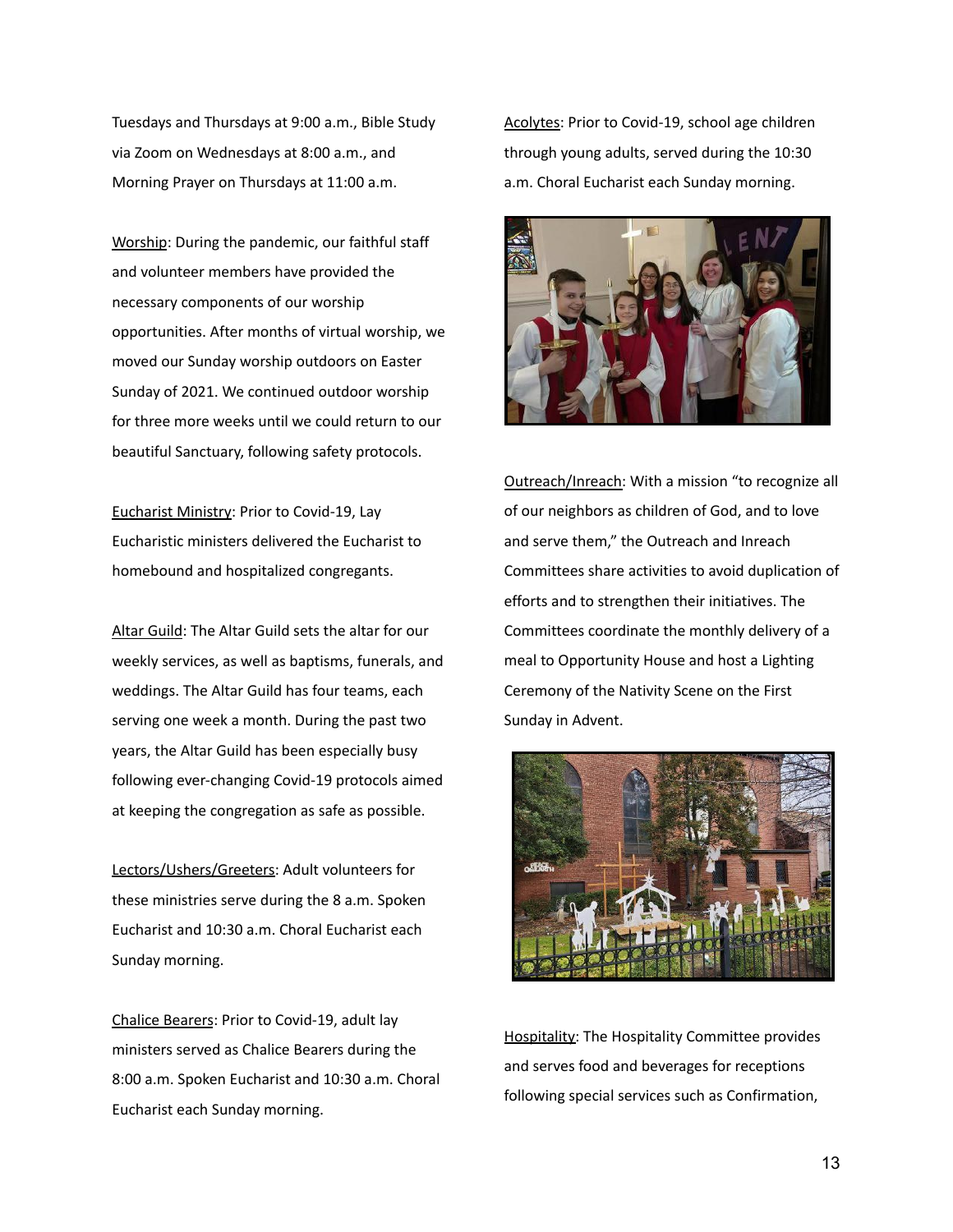Kristallnacht, Evensong, Easter Vigil, and Covenant Sunday. The committee maintains kitchen supplies for Coffee Hour after the Sunday 10:30 a.m. Choral Eucharist service and coordinates volunteers to serve during this meaningful fellowship time.

Property Ministry [PM]: Members of the Property Ministry committee work closely with the Rector, Vestry, and Finance and Investment Committees to assess, budget and authorize remediation, repairs and/or improvements pertaining to the church buildings, mechanical systems, furnishings, and grounds. PM procures relevant vendors, suppliers, and contractors as needed to maintain the operational, environmental, and security systems of the church. PM committee members oversaw the recent Parish House improvements and the restoration to the church's brownstone buttress walls.

50+ Club: Food, fun, and fellowship for those of a "certain age" is offered through the 50+ Club. Attendees enjoy Sunday evening, covered dish meals in the home of church congregants.



Prior to the pandemic, ECW donated an average of eight thousand dollars each year to local, national and international groups. They are working hard to return to that level of giving. The card ministry reaches women on their birthday, parishioners who are ill or in need of encouragement, as well as those less able to attend services.

NYC Day Trips: From 2008 through 2019, Christ Church ran an annual bus trip to New York City to raise music ministry funds in memory of an active Broadway performer, a son of congregants. These trips are on hold due to Covid-19.

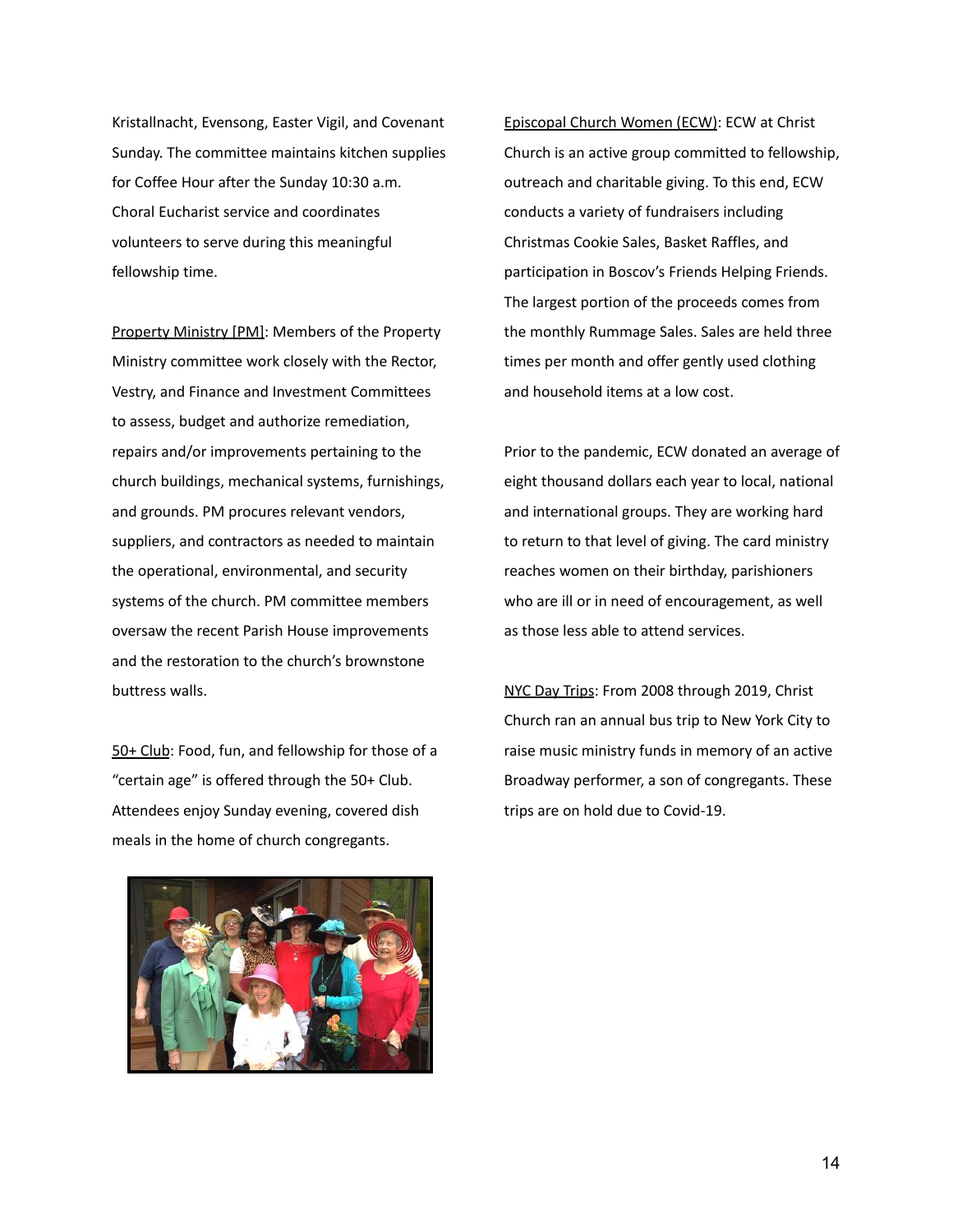#### **FINANCES**

Christ Church operating accounts are set up as two separate funds: General Operating Fund and Property Maintenance Fund. This separation is an attempt to promote pledge support of the church's ongoing expenses and ministries. Property Maintenance is supported by the endowment fund. Should additional monies be needed for general operating expenses, funds are taken from the endowment fund, not to exceed 3.5-4% annually. Mitchell, Sinkler and Starr, an investment advisory firm, monitors and invests our endowment. We also employ a bookkeeper, associated with an accounting firm, who manages the church's various accounts. Our Finance Committee meets monthly and the Investment Committee meets quarterly.

As you can see on the attached GOF Income & Expense Statement (P&L) charts below, it is clear that pledge income does not fully support our budget. 2021 was unique in that we received PPP grants, leading to a small surplus. Our long-term goal would be to increase pledges, allowing us to reduce reliance on the endowment, leading to growth. This should be an attainable goal as we own the property and are without debt.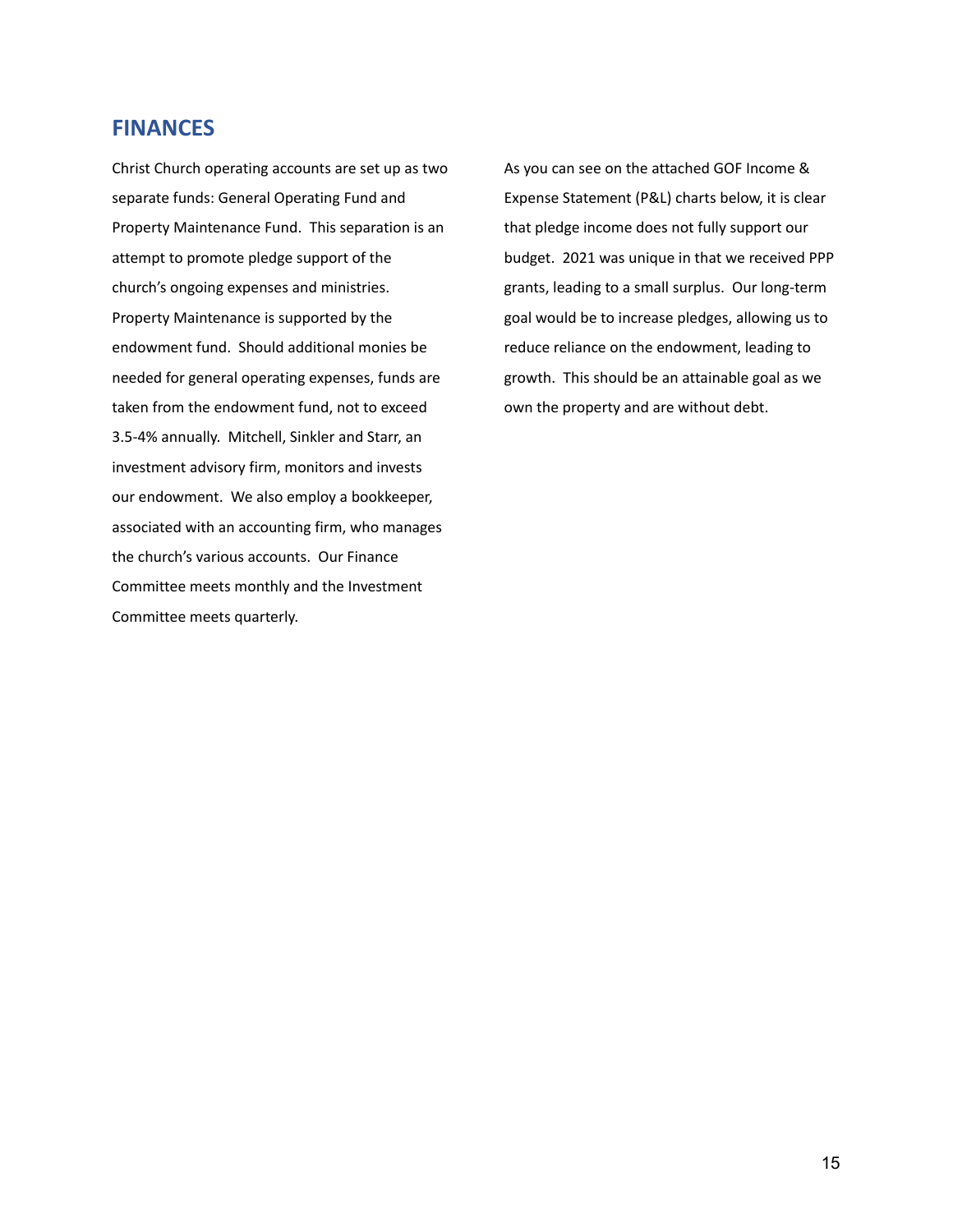|                                            | Jan - Dec 20 | <b>Budget</b> |
|--------------------------------------------|--------------|---------------|
| <b>Income</b>                              |              |               |
| 4012 - STEWARDSHIP                         | 263,823.77   | 265,000.00    |
| <b>INVESTMENT INCOME (OPERATING)</b>       |              |               |
| 4024 · Int (7) (Consol. Cemetery)          | 875.33       | 400.00        |
| 4028 · Int (3,6,9,12) (Archer)             | 4,950.00     | 1,100.00      |
| 4032 · Int (2,5,8,11) (Bollinger)          | 2,895.41     | 2,750.00      |
| 4036 - Int (12) (Cons. Charitable)         | 774.15       | 800.00        |
| <b>Total INVESTMENT INCOME (OPERATING)</b> | 9,494.89     | 5,050.00      |
| <b>NON-PLEDGE CASH RECEIPTS</b>            |              |               |
| 4010 - Plate Contributions                 | 1,127.81     | 5,000.00      |
| 4050 - Holiday/Initial Offering            | 412.00       | 1,000.00      |
| 4052 - Donation Use Church Facilities      | 1,059.00     | 2,000.00      |
| 4055 · Miscellaneous Income                | 930.86       | 1,100.00      |
| 4066 - PPP Income                          | 44,683.00    |               |
| 4067 - R Maier Music Ministry              | 3,968.39     | 3,234.00      |
| 4069 - W Maier Music Ministry              | 2,590.59     | 2,540.00      |
| 4072 - Neag Children's Ministry            | 23,034.19    | 22,275.80     |
| <b>Total NON-PLEDGE CASH RECEIPTS</b>      | 77,805.84    | 37,149.80     |
| <b>Total Income</b>                        | 351,124.50   | 307,199.80    |
| <b>Gross Profit</b>                        | 351,124.50   | 307,199.80    |
| Expense                                    |              |               |
| <b>SALARIES &amp; BENEFITS</b>             | 237,001.72   | 246,722.54    |
| <b>OFFICE EXPENSES</b>                     |              |               |
| 5112 - Postage                             | 597.30       | 1,500.00      |
| 5114 · Office Supplies                     | 1,424.25     | 2,400.00      |
| 5116 · Telephone                           | 7,437.62     | 8,100.00      |
| 5117 · Equipment                           | 11,204.05    | 8,000.00      |
| <b>Total OFFICE EXPENSES</b>               | 20,663.22    | 20,000.00     |
| <b>FINANCIAL AND OTHER</b>                 |              |               |
| 5151 - Staff Year End Gifts                | 1,100.00     | 1,100.00      |
| 5140 Conventions/Conferences/Travel        | 558.21       | 1,000.00      |
| 5141 - Online Giving Expense               | 888.43       | 725.00        |
| 5142 - Audit Expense                       | 0.00         | 1,500.00      |
| 5148 - Bookkeeping Expense                 | 16,123.83    | 16,000.00     |
| 5150 · Stewardship/Fundraising Expense     | 824.85       | 1,000.00      |
| 5158 - Miscellaneous Expense               | 300.00       | 300.00        |
| 5162 · Workers' Comp                       | 681.00       | 650.00        |
| <b>Total FINANCIAL AND OTHER</b>           | 20,476.32    | 22,275.00     |
| <b>OUTREACH ACTIVITIES</b>                 |              |               |
| 5208 - Kristallnacht                       | 0.00         | 200.00        |
| 5216 · Fall Festival of the Arts           | 0.00         | 1,000.00      |
| 5180 - Reading Berks Conf Chur             | 0.00         | 400.00        |
| 5183 - General Outreach                    | 350.00       | 350.00        |
| 5184 · Opportunity House Emerg. Shelt.     | 61.00        | 100.00        |
|                                            |              |               |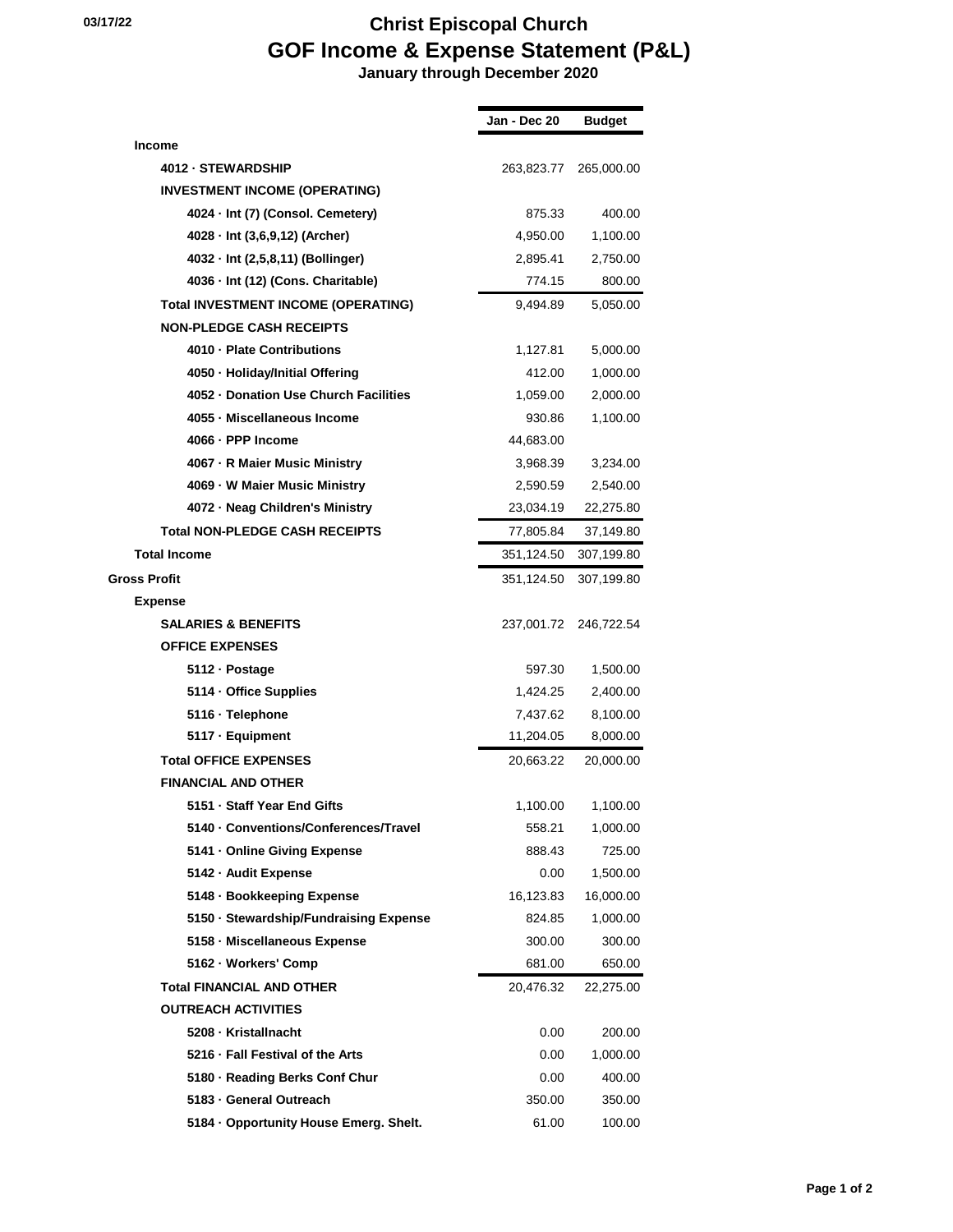|                                        | Jan - Dec 20 | Budget     |
|----------------------------------------|--------------|------------|
| 5188 - Parish Outreach Activity Exp    | 26.15        | 150.00     |
| <b>Total OUTREACH ACTIVITIES</b>       | 437.15       | 2,200.00   |
| <b>INREACH ACTIVITIES</b>              |              |            |
| 5200 · Spirituality & Healing          | 80.83        | 500.00     |
| 5110 · Hospitality/Miscellaneous       | 1,869.61     | 2,500.00   |
| 5301 - Pastoral Care                   | 250.00       | 250.00     |
| <b>Total INREACH ACTIVITIES</b>        | 2,200.44     | 3,250.00   |
| <b>COMMUNICATION</b>                   |              |            |
| 5024 - Public Relations - Rector       | 4,000.00     | 4,000.00   |
| 5209 - Website                         | 65.97        | 500.00     |
| <b>Total COMMUNICATION</b>             | 4,065.97     | 4,500.00   |
| <b>WORSHIP EXPENSES</b>                |              |            |
| 5130 · Altar Supplies                  | 200.57       | 700.00     |
| 5132 · Hymnals/Prayer Books            | 363.04       | 200.00     |
| 5133 · Bulletins/Certificates-sp.order | 209.86       | 100.00     |
| 5134 · Saturday Night Services         | 3,400.00     | 5,000.00   |
| <b>Total WORSHIP EXPENSES</b>          | 4,173.47     | 6,000.00   |
| <b>CHRISTIAN EDUCATION</b>             |              |            |
| 5166 - J2A                             | 0.00         | 50.00      |
| 5153 - Young Adults in Church          | 0.00         | 300.00     |
| 5155 - Nursery                         | 0.00         | 50.00      |
| 5157 - CGS II                          | 0.00         | 50.00      |
| 5159 - CGS I                           | 0.00         | 50.00      |
| 5230 Grade 5-6 Curriculum/Material     | 0.00         | 50.00      |
| 5237 · Scholarship                     | 100.00       | 100.00     |
| 5239 - Children's Library              | 0.00         | 50.00      |
| 5241 - Family Program/Diocesan Events  | 590.92       | 500.00     |
| 5243 - Acolyte Festival                | 125.00       | 125.00     |
| 5245 - Vacation Bible School           | 105.69       | 750.00     |
| 5246 · Training/Subscriptions/Mbrships | 25.00        | 500.00     |
| 5247 - Meals & Refreshments            | 254.88       | 500.00     |
| 5248 - General Programming             | 462.06       | 500.00     |
| 5249 - Recognition                     | 0.00         | 100.00     |
| <b>Total CHRISTIAN EDUCATION</b>       | 1,663.55     | 3,675.00   |
| <b>DIOCESAN SUPPORT</b>                |              |            |
| 5600 - Diocesan Assessment             | 49,931.88    | 49,932.00  |
| 5610 - Diocesan Acceptance             | 12,483.00    | 12,483.00  |
| <b>Total DIOCESAN SUPPORT</b>          | 62,414.88    | 62,415.00  |
| <b>Total Expense</b>                   | 353,096.72   | 371,037.54 |
| <b>Net Income</b>                      | $-1,972.22$  | -63,837.74 |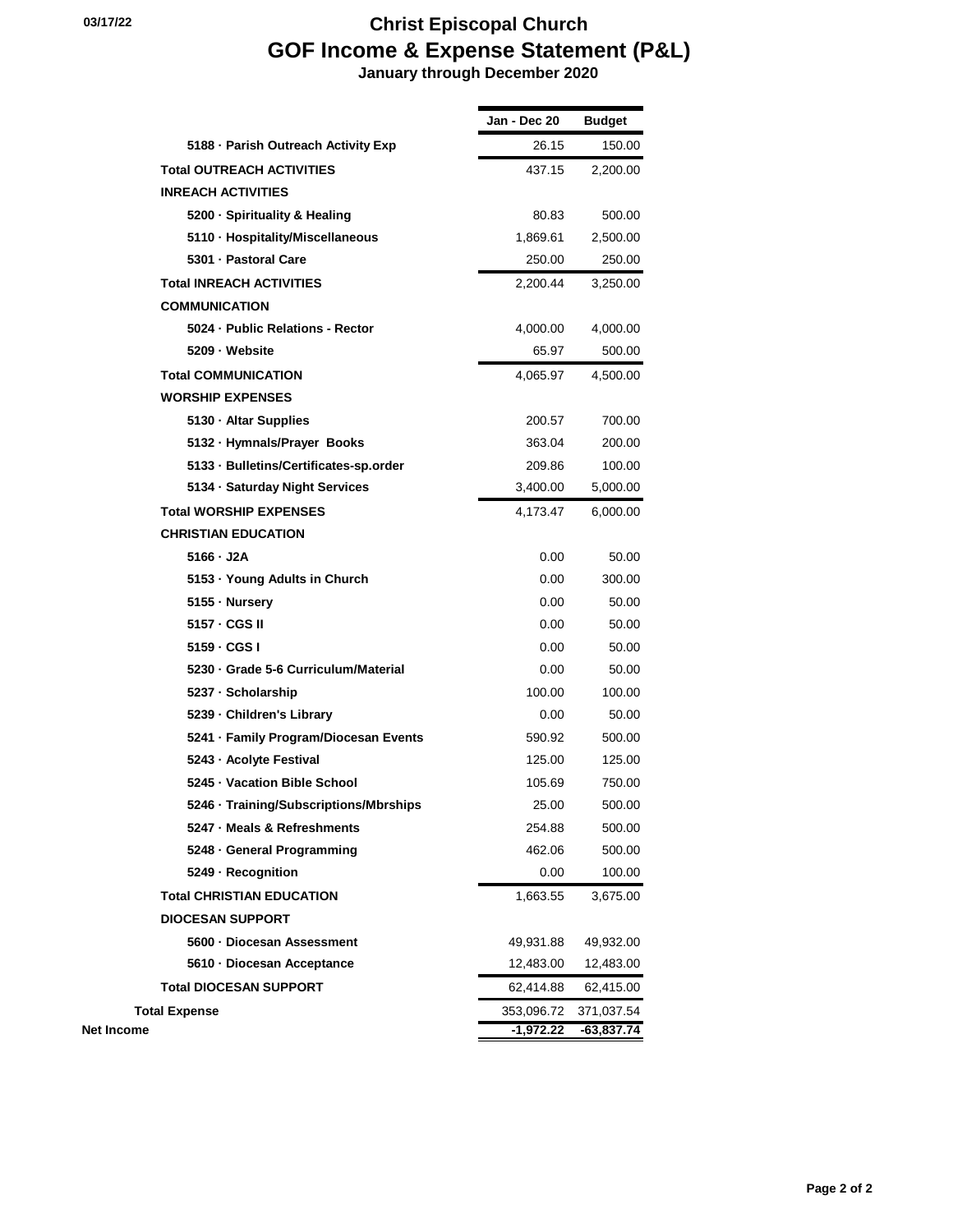| Jan - Dec 21 | <b>Budget</b> |
|--------------|---------------|
|              |               |
| 253,176.14   | 228,644.00    |
|              |               |
| 875.33       | 600.00        |
| 6,600.00     | 2,500.00      |
| 3,108.24     | 2,750.00      |
| 833.96       |               |
| 11,417.53    | 5,850.00      |
|              |               |
| 1,945.00     | 2,000.00      |
| 2,978.00     | 500.00        |
| 1,824.00     | 1,300.00      |
| 1,234.01     | 1,000.00      |
| 44,683.00    | 44,683.00     |
| 3,778.62     | 3,300.00      |
| 2,991.42     | 2,100.00      |
| 21,450.77    | 22,000.00     |
| 80,884.82    | 76,883.00     |
| 345,478.49   | 311,377.00    |
| 345,478.49   | 311,377.00    |
|              |               |
| 224,359.32   | 245,081.84    |
|              |               |
| 862.15       |               |
| 735.25       |               |
| 7,853.59     |               |
| 7,872.84     |               |
| 0.00         | 20,000.00     |
| 17,323.83    | 20,000.00     |
|              |               |
| 1,100.00     |               |
| 1,055.30     |               |
| 17,418.52    |               |
| 1,618.36     |               |
| 498.78       |               |
| 638.00       |               |
| 0.00         | 20,000.00     |
| 22,328.96    | 20,000.00     |
|              |               |
| 1,000.00     |               |
| 0.00         | 1,000.00      |
| 1,000.00     | 1,000.00      |
|              |               |
| 7,500.00     |               |
|              |               |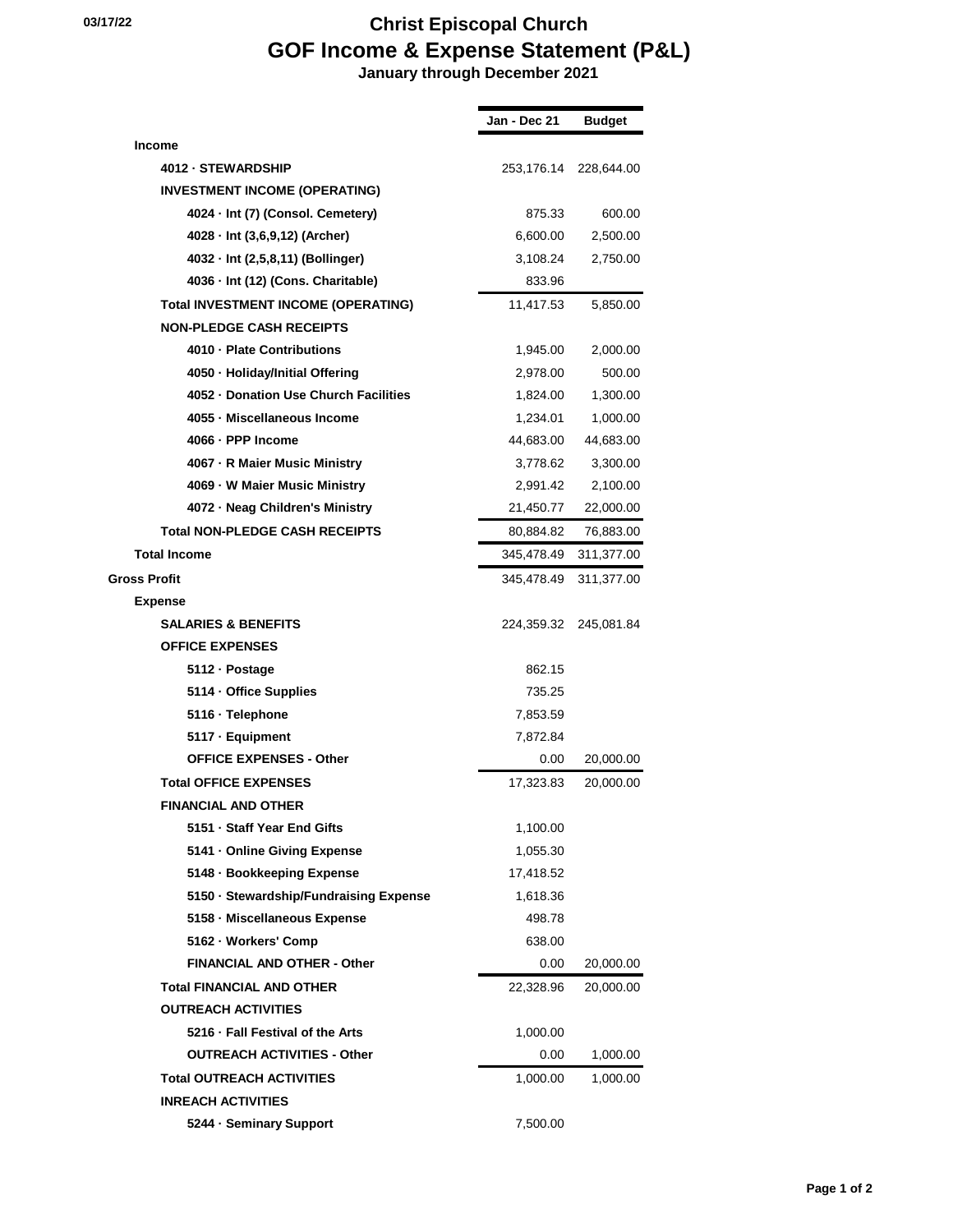|                                        | Jan - Dec 21 | <b>Budget</b> |
|----------------------------------------|--------------|---------------|
| 5110 · Hospitality/Miscellaneous       | 1,702.28     |               |
| <b>INREACH ACTIVITIES - Other</b>      | 0.00         | 2,500.00      |
| <b>Total INREACH ACTIVITIES</b>        | 9,202.28     | 2,500.00      |
| <b>COMMUNICATION</b>                   |              |               |
| 5024 - Public Relations - Rector       | 3,384.64     |               |
| 5209 - Website                         | 545.09       |               |
| <b>COMMUNICATION - Other</b>           | 0.00         | 4,000.00      |
| <b>Total COMMUNICATION</b>             | 3,929.73     | 4,000.00      |
| <b>WORSHIP EXPENSES</b>                |              |               |
| 5130 · Altar Supplies                  | 208.90       |               |
| 5132 · Hymnals/Prayer Books            | 281.00       |               |
| 5133 · Bulletins/Certificates-sp.order | 26.15        |               |
| 5134 · Saturday Night Services         | 3,351.00     |               |
| <b>WORSHIP EXPENSES - Other</b>        | 0.00         | 4,500.00      |
| <b>Total WORSHIP EXPENSES</b>          | 3,867.05     | 4,500.00      |
| <b>CHRISTIAN EDUCATION</b>             |              |               |
| 5155 - Nursery                         | 156.01       |               |
| 5159 - CGS I                           | 263.94       |               |
| 5230 · Grade 5-6 Curriculum/Material   | 446.07       |               |
| 5241 - Family Program/Diocesan Events  | $-25.00$     |               |
| 5246 · Training/Subscriptions/Mbrships | 102.59       |               |
| 5247 · Meals & Refreshments            | 57.00        |               |
| 5248 - General Programming             | 319.23       |               |
| <b>CHRISTIAN EDUCATION - Other</b>     | 0.00         | 3,000.00      |
| <b>Total CHRISTIAN EDUCATION</b>       | 1,319.84     | 3,000.00      |
| <b>DIOCESAN SUPPORT</b>                |              |               |
| 5600 - Diocesan Assessment             | 47,961.99    |               |
| 5610 - Diocesan Acceptance             | 12,483.00    |               |
| <b>DIOCESAN SUPPORT - Other</b>        | 0.00         | 62,415.00     |
| <b>Total DIOCESAN SUPPORT</b>          | 60,444.99    | 62,415.00     |
| <b>Total Expense</b>                   | 343,776.00   | 362,496.84    |
| <b>Net Income</b>                      | 1,702.49     | -51,119.84    |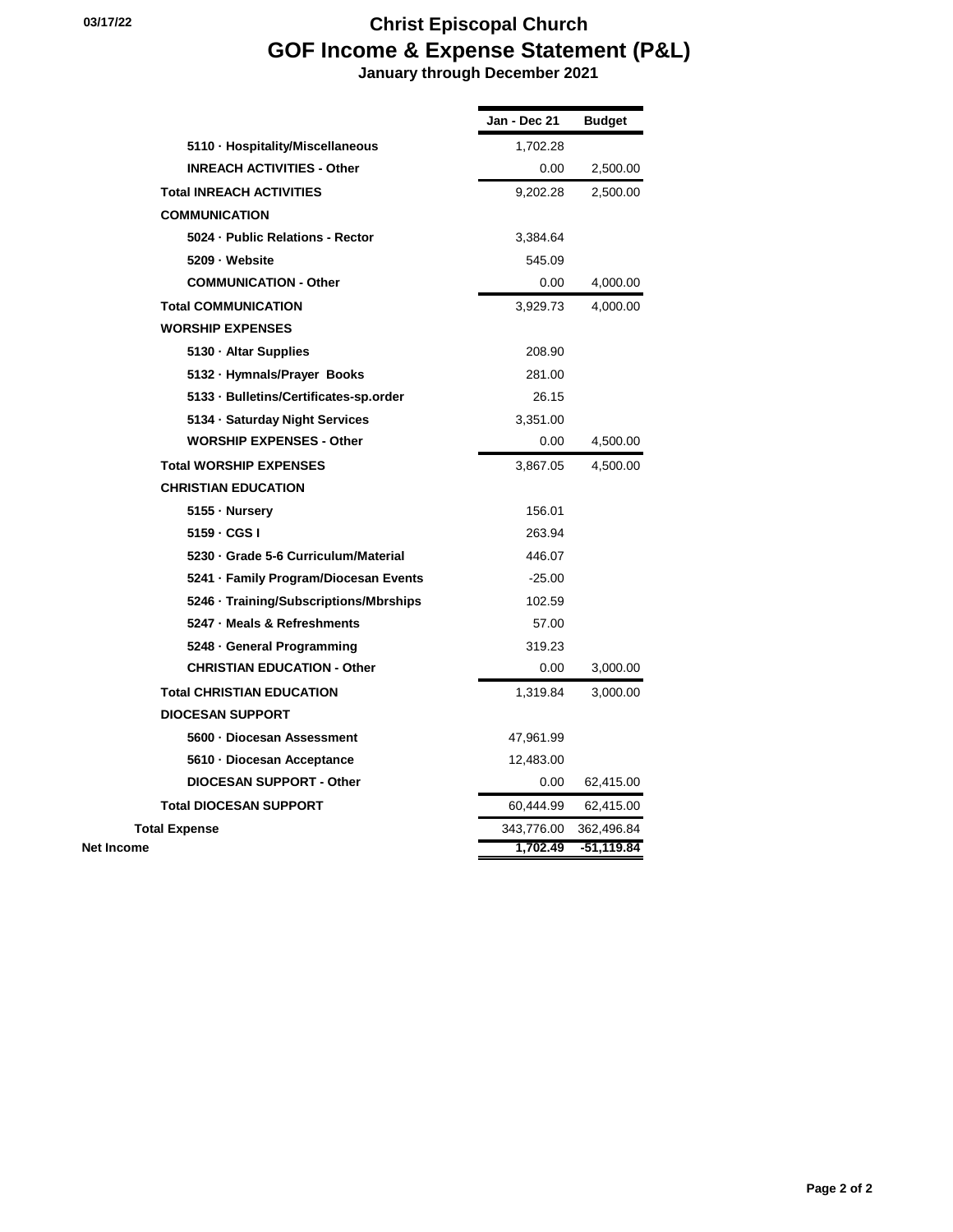#### **OUR VISION FOR THE FUTURE**

Given its significant role in Reading's Strategic Plan and revitalization of the City, Christ Church has the potential for a very bright future. Our aspirations for the future are high as we look to:

- Offer exhilarating evangelism and outreach to increase membership while expanding our services to our neighbors.
- Continue to grow as an accepting and affirming congregation that includes, embraces, and reflects the diversity of our community.
- Become a more vibrant congregation where all age and demographic groups actively participate to better serve the needs of the church and the community.
- Be a caring congregation that seeks to meet and exceed the needs of individuals, especially the marginalized.
- Become a more welcoming, open-door congregation for community engagement and discourse.
- Grow through partnerships and collaborations with other organizations working together on the revitalization of the City of Reading and the betterment of our community.

To meet these aspirations, we will participate in Community Asset Mapping and Strategic Visioning sessions in 2022 to address the City's revitalization of the area including and surrounding Christ Church. Led by an Advisory Board consisting of community and Christ Church leaders, this process will identify potential community synergies and aid Christ Church in developing additional programs and ministries to meet the needs of our ever-changing community. [Strategic Visioning Plan](https://drive.google.com/file/d/1Qjx8GjP4yFM-0L51RoVQps89pL2kkc_f/view?usp=sharing)

Based on the Asset Mapping results, Christ Church leadership will continue to work with Partners for Sacred Places to develop a Strategic Vision and Plan for the stewardship of our historic building. We believe that once we complete this work, the congregation of Christ Church will have a better understanding of where God wants us to go, and how to make it happen.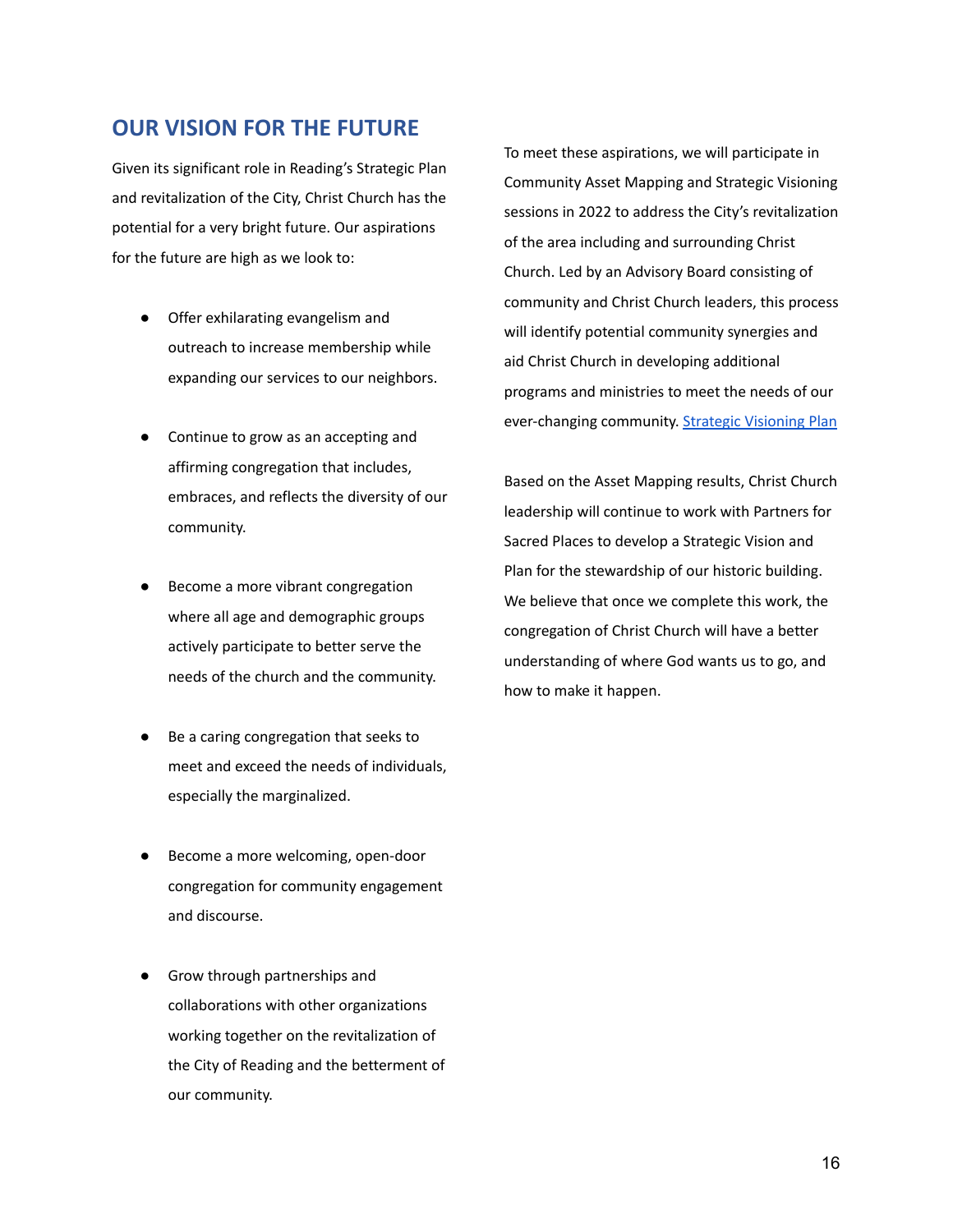*Together we pray that we are successful in this search and that God brings a visionary, new Rector to Christ Church who will:*

- Embrace our mission, "Sharing God's Love with All," as we walk the way of Christ towards union with God and His creation.
- Lead and support us in fulfilling our vision at this pivotal point in our history and in our role and responsibilities in the revitalization of the City of Reading.
- Guide us in providing spiritual space, strength, and support for each other as we experience God's love through fellowship, Eucharistic worship, healing, contemplative prayer, faithful stewardship, and loving service, according to God's will.
- Counsel compassionately and preach meaningfully, helping each of us develop spiritually by moving ever closer to God from wherever we may be along our spiritual journey.
- Lead the revitalization of programs affected by the pandemic and develop additional programs to encourage former parishioners to return to our fold.
- Grow our membership, with a particular emphasis on youth, at all of our services as well as in our ministries.
- Challenge us to transform ourselves and the surrounding community by securing our position as a dedicated partner and servant in our ever changing community.
- Lead assuredly and responsibly so that we remain fiscally strong and maximize our opportunities for outreach.
- Uphold our Episcopal tradition of worship and liturgy, while embracing and supporting new opportunities.
- Make Berks County their home.
- Ideally, be bilingual in English and Spanish.